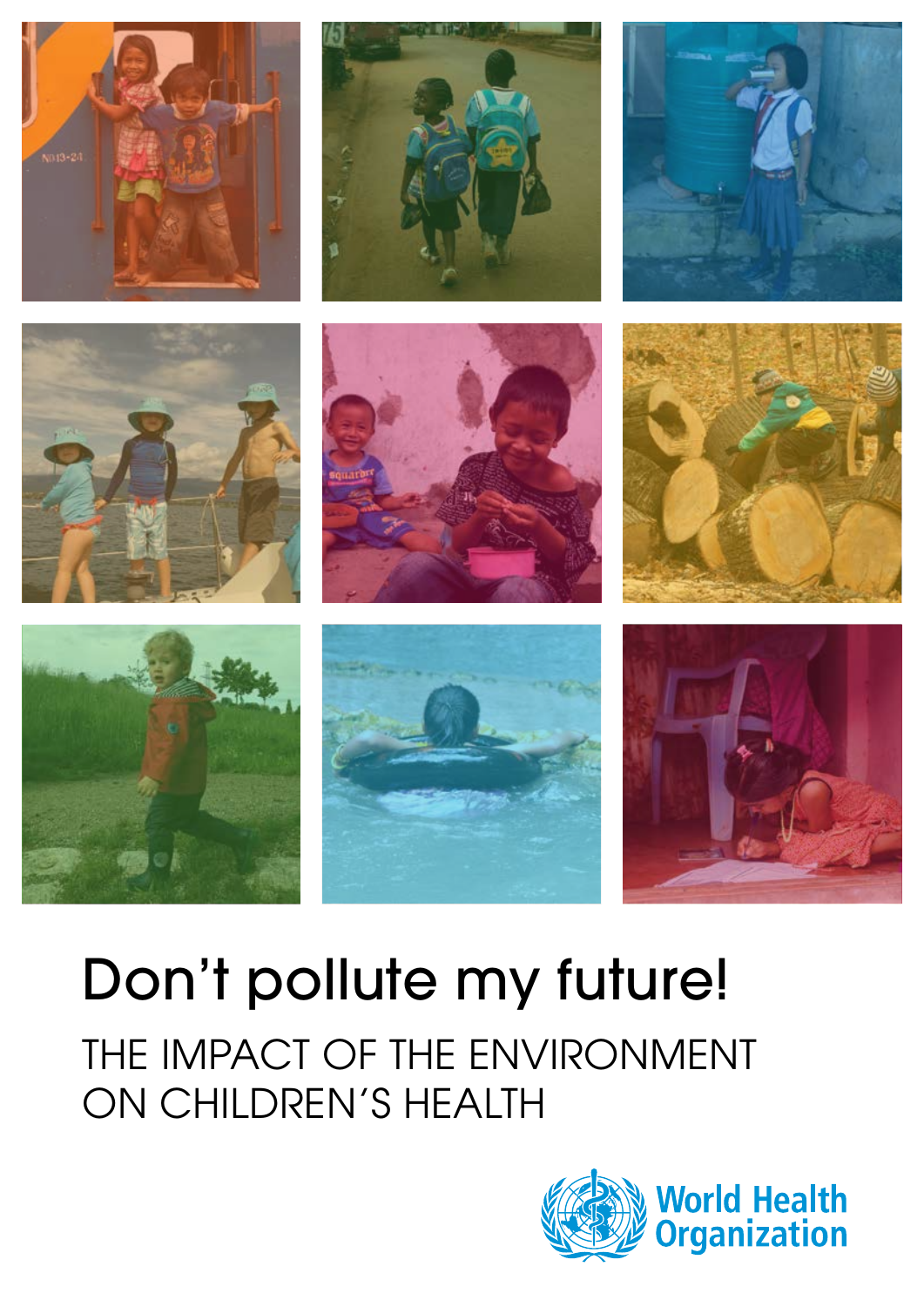#### WHO/FWC/IHE/17.01

#### **© World Health Organization 2017**

Some rights reserved. This work is available under the Creative Commons Attribution-NonCommercial-ShareAlike 3.0 IGO licence (CC BY-NC-SA 3.0 IGO; <https://creativecommons.org/licenses/by-nc-sa/3.0/igo>).

Under the terms of this licence, you may copy, redistribute and adapt the work for non-commercial purposes, provided the work is appropriately cited, as indicated below. In any use of this work, there should be no suggestion that WHO endorses any specific organization, products or services. The use of the WHO logo is not permitted. If you adapt the work, then you must license your work under the same or equivalent Creative Commons licence. If you create a translation of this work, you should add the following disclaimer along with the suggested citation: "This translation was not created by the World Health Organization (WHO). WHO is not responsible for the content or accuracy of this translation. The original English edition shall be the binding and authentic edition".

Any mediation relating to disputes arising under the licence shall be conducted in accordance with the mediation rules of the World Intellectual Property Organization.

**Suggested citation.** Don't pollute my future! The impact of the environment on children's health. Geneva: World Health Organization; 2017. Licence: CC BY-NC-SA 3.0 IGO.

**Cataloguing-in-Publication (CIP) data.** CIP data are available at [http://apps.who.int/iris.](http://apps.who.int/iris)

**Sales, rights and licensing.** To purchase WHO publications, see <http://apps.who.int/bookorders>. To submit requests for commercial use and queries on rights and licensing, see<http://www.who.int/about/licensing>.

**Third-party materials.** If you wish to reuse material from this work that is attributed to a third party, such as tables, figures or images, it is your responsibility to determine whether permission is needed for that reuse and to obtain permission from the copyright holder. The risk of claims resulting from infringement of any third-party-owned component in the work rests solely with the user.

**General disclaimers.** The designations employed and the presentation of the material in this publication do not imply the expression of any opinion whatsoever on the part of WHO concerning the legal status of any country, territory, city or area or of its authorities, or concerning the delimitation of its frontiers or boundaries. Dotted and dashed lines on maps represent approximate border lines for which there may not yet be full agreement.

The mention of specific companies or of certain manufacturers' products does not imply that they are endorsed or recommended by WHO in preference to others of a similar nature that are not mentioned. Errors and omissions excepted, the names of proprietary products are distinguished by initial capital letters.

All reasonable precautions have been taken by WHO to verify the information contained in this publication. However, the published material is being distributed without warranty of any kind, either expressed or implied. The responsibility for the interpretation and use of the material lies with the reader. In no event shall WHO be liable for damages arising from its use.

Editorial consultant: Vivien Stone, Etchingham, UK. Design and layout: L'IV Com Sàrl, Villars-sous-Yens, Switzerland. Printed by the WHO Document Production Services, Geneva, Switzerland.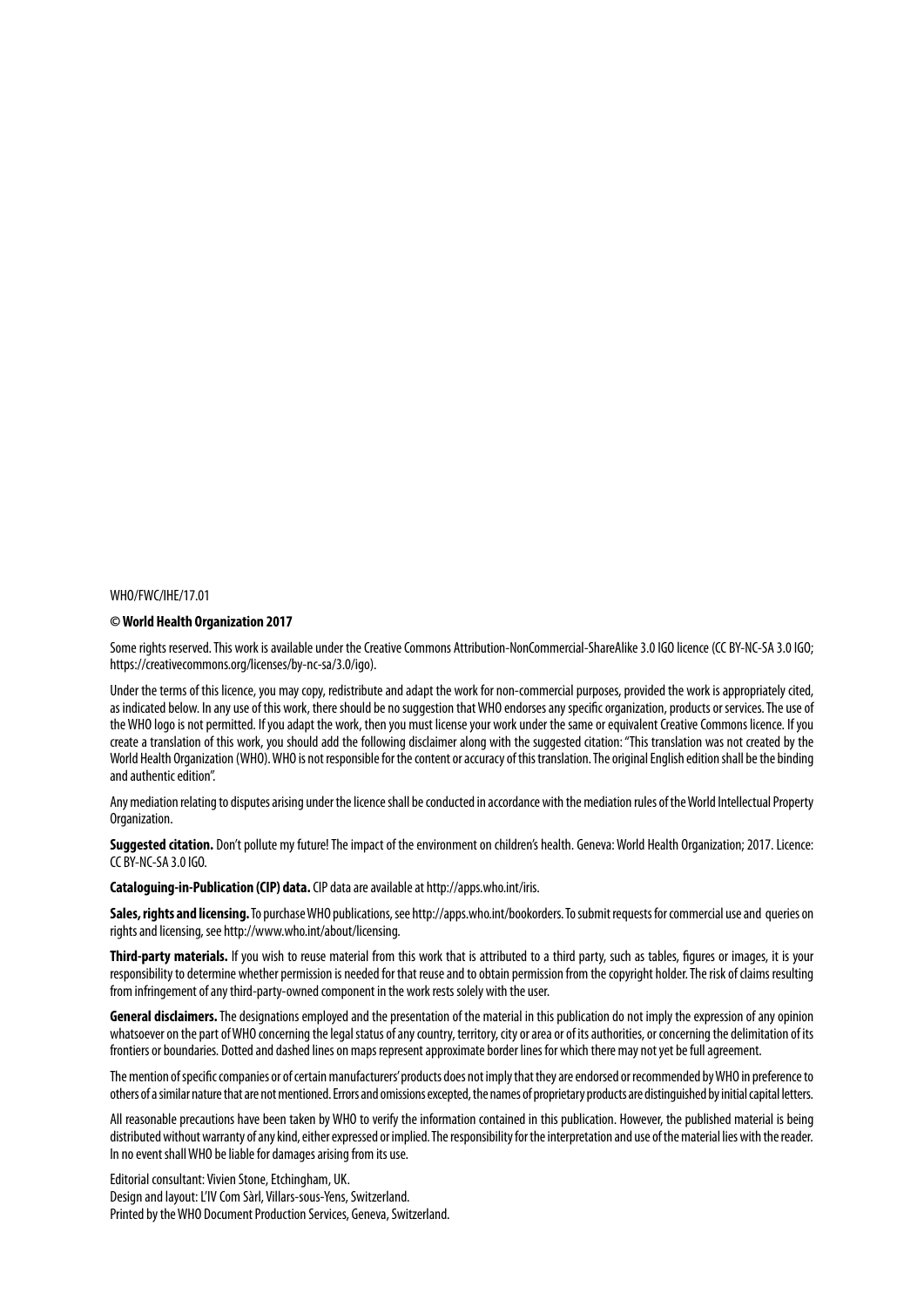

## Introduction

In 2015, 5.9 million children under age five died *(1)*. The major causes of child deaths globally are pneumonia, prematurity, intrapartum-related complications, neonatal sepsis, congenital anomalies, diarrhoea, injuries and malaria *(2)*. Most of these diseases and conditions are at least partially caused by the environment. It was estimated in 2012 that **26% of childhood deaths and 25% of the total disease burden in children under five could be prevented through the reduction of environmental risks** such as air pollution, unsafe water, sanitation and inadequate hygiene or chemicals<sup>1</sup> (3).

Children are especially vulnerable to environmental threats due to their developing organs and immune systems, smaller bodies and airways. Harmful exposures can start as early as in utero. Furthermore, breastfeeding can be an important source of exposure to certain chemicals in infants *(4, 5)*; this should, however, not discourage breastfeeding which carries numerous positive health and developmental effects *(4)*. Proportionate to their size, children ingest more food, drink more water and breathe more air than adults. Additionally, certain modes of behaviour, such as putting hands and objects into the mouth and playing outdoors can increase children's exposure to environmental contaminants *(6)*.

<sup>1</sup> Estimates based on a combination of Comparative Risk Assessments, evidence syntheses, epidemiological calculations and expert evaluation.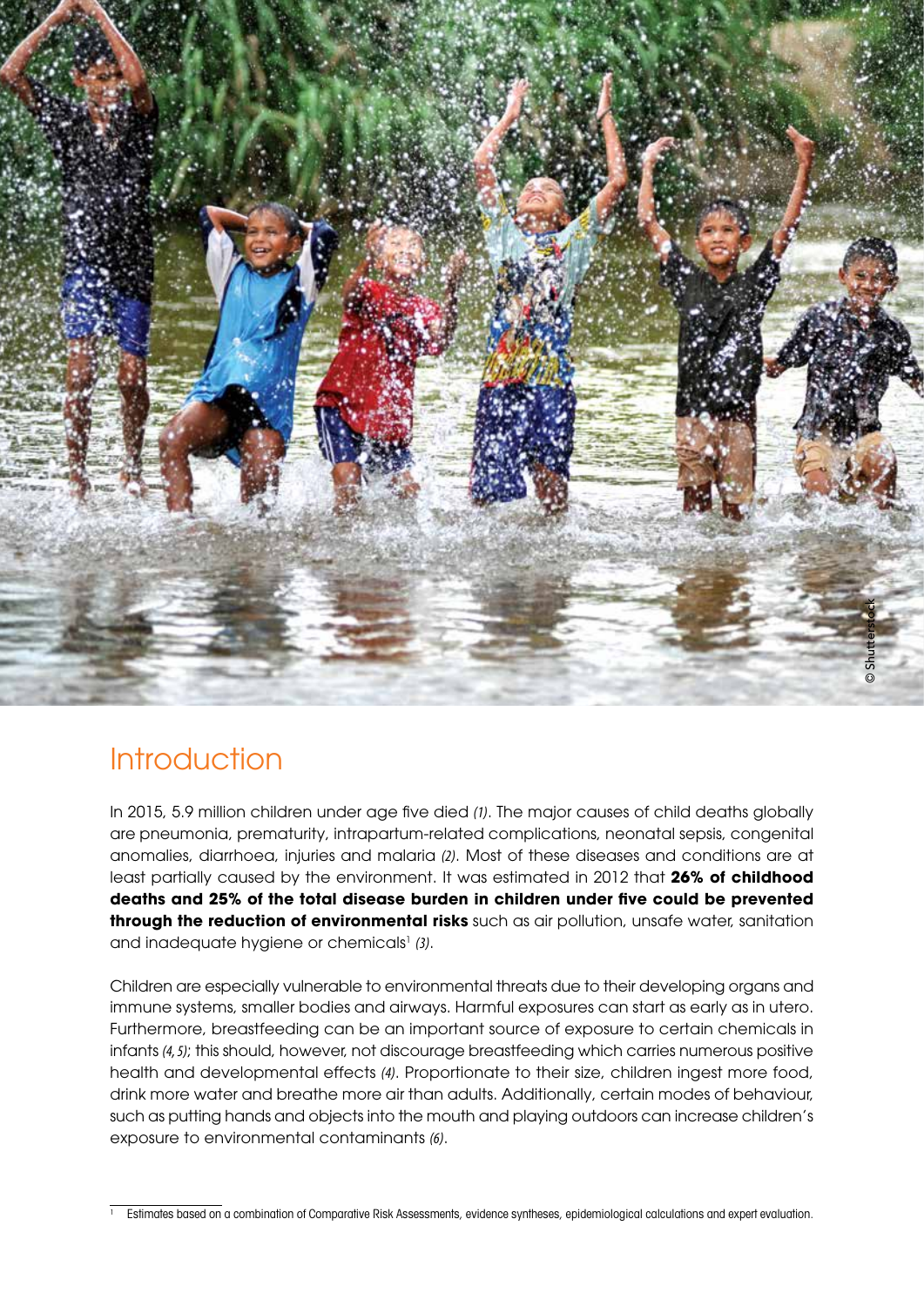## Children's health impacts from the environment by disease group

The following sections focus on the impacts of the environment in children under five years, although older children are also considered. Full details of attributable disease by age group are provided in Table 2.

## Methods to quantify health impacts in children

The population attributable fraction (PAF) is the proportional reduction in death or disease that would occur if exposure to a risk was removed or maximally reduced to an alternative level. To quantify health impacts from environmental exposures, a systematic literature review compiled estimates and summaries of environmental exposure and links between the respective exposure and disease or injury. The preferred source was global estimates of population impacts based on comparative risk assessment (CRA), followed by estimates based on more limited epidemiological data or knowledge of the disease transmission pathway or, finally, expert opinion (see *(3)* for details).

In this document, disease burden is presented in disability adjusted life years (DALYs) which is a weighted measure of deaths and disability or, if specifically mentioned, of premature mortality.

#### **Figure 1. Total disease burden (in DALYs) in children under five years attributable to the environment, by disease, 2012**



## Respiratory infections

Lower respiratory infections are among the largest causes of mortality in children, accounting for 16.5% of deaths in children under five in 2012 and 15.5% of deaths in 2015 *(2, 7, 8)*. The most important environmental risks are **household air pollution** from exposure to smoke from cookstoves, **ambient air pollution** and **second-hand tobacco smoke** *(8, 9)*. Household air pollution from the use of solid fuels for cooking and ambient air pollution together cause more than 50% of lower respiratory infections in children under five years in low- and middle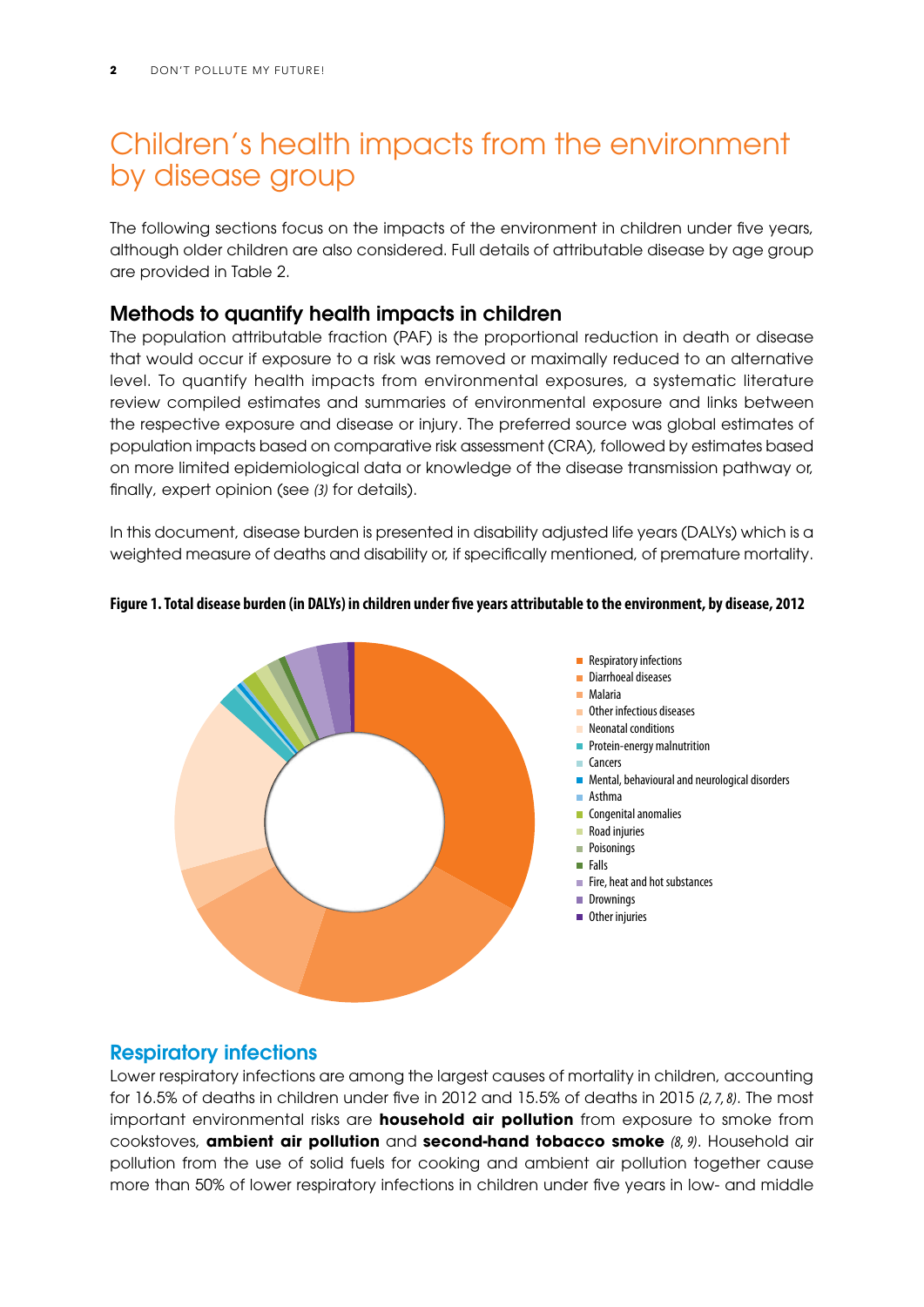income countries. In high-income countries, where the exposure to air pollution tends to be smaller, 13% of lower respiratory infections are attributable to those factors. Also, upper respiratory infections, such as pharyngitis, laryngitis, sinusitis or otitis media, can be caused by environmental risks such as air pollution, second-hand tobacco smoke and housing-related risks like exposure to mould and crowding *(10–17)*.

Globally, close to 570 000 deaths in children under five in 2012 from respiratory infections and 57% (44–67%) of the disease burden (in DALYs) of lower respiratory infections in children under five are attributable to the environment.

#### **Box 1. Air pollution and children's health**

Children around the globe are exposed to hazardous effects of air pollution. 92% of the global population, including billions of children, live in areas with ambient air pollution levels that exceed WHO limits. Over three billion people are exposed to household air pollution from the use of solid fuels.. Air pollution causes approximately 600 000 deaths in children under five years annually and increases the risk for respiratory infections, asthma, adverse neonatal conditions and congenital anomalies. Air pollution accounts for over 50% of the overall disease burden of pneumonia which is among the leading causes of global child mortality. Growing evidence suggests that air pollution adversely affects cognitive development in children and early exposures might induce development of chronic disease in adulthood *(2, 8, 18, 19)*.

#### Diarrhoeal diseases

Diarrhoeal diseases are among the main contributors to global child mortality, causing about 10% of all deaths in children under five years *(2)*. Children in sub-Saharan Africa and South East Asia are most affected by diarrhoea. A large proportion of diarrhoeal diseases are caused by faecal-oral pathogens and can be prevented through safe and adequate **drinking-water**, **sanitation** and **hygiene** and ending **open defaecation** *(20, 21)*. WHO recently estimated that 361 000 diarrhoea deaths in children under five years, representing more than 5% of all deaths in this age group in low- and middle income countries, could have been prevented through reduction of exposure to inadequate drinking-water, sanitation and hygiene *(22)*.

In total, it is estimated that around 57% (36–75%) of the disease burden (in DALYs) from diarrhoeal diseases in children under five years is attributable to the environment.

#### **Malaria**

Malaria, the most important vector-borne disease globally, is transmitted by the bites of infected *Anopheles* mosquitoes. It is estimated that malaria caused over 300 000 deaths in children under five years in 2015, which represents about 70% of all malaria deaths *(23)*. The larval stages of malaria-transmitting mosquitoes mostly share a preference for clean, unpolluted, stagnant or slowly moving fresh water *(24)*. Many malaria cases can therefore be prevented through the **management of those water bodies**.

It is estimated that 42% (28–55%) of the global malaria burden (in DALYs) in children under five years could be prevented by environmental management with considerable differences between locations, based on an expert survey.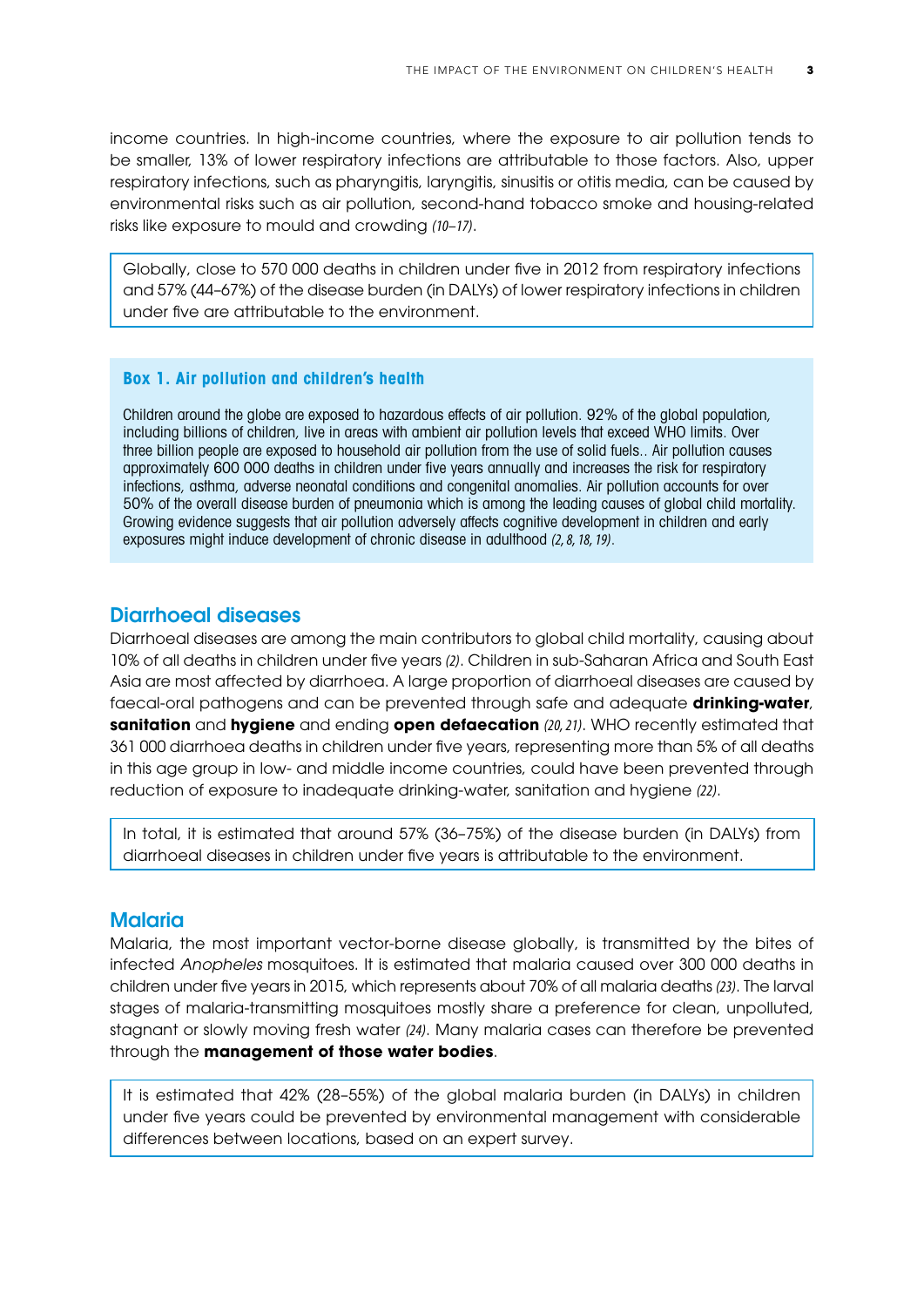### **Dengue**

Dengue fever is the most rapidly spreading mosquito-borne viral disease in the world with half of the world's population being at risk *(25)*. The severe form of dengue can be life-threatening, especially in children. There is no specific treatment though a vaccine has now been licensed for endemic settings *(25)*. **Rapid urbanization**, unreliable drinking-water supply services, increased population mobility, global trade and **climate change** are important determinants of the resurgence of the disease *(26, 27)*. The vector, a daytime biter, breeds in clean water collections close to human dwellings. Interventions to prevent dengue comprise a range of environmental management measures, the provision of reliable piped water, mosquitoproofing of water containers, solid waste management and well-enforced urban building design regulations.

The global mean fraction of the disease burden (in DALYs) in children under five years due to dengue fever attributable to modifiable environmental conditions is estimated to be 95% (89–100%), based on an expert survey.

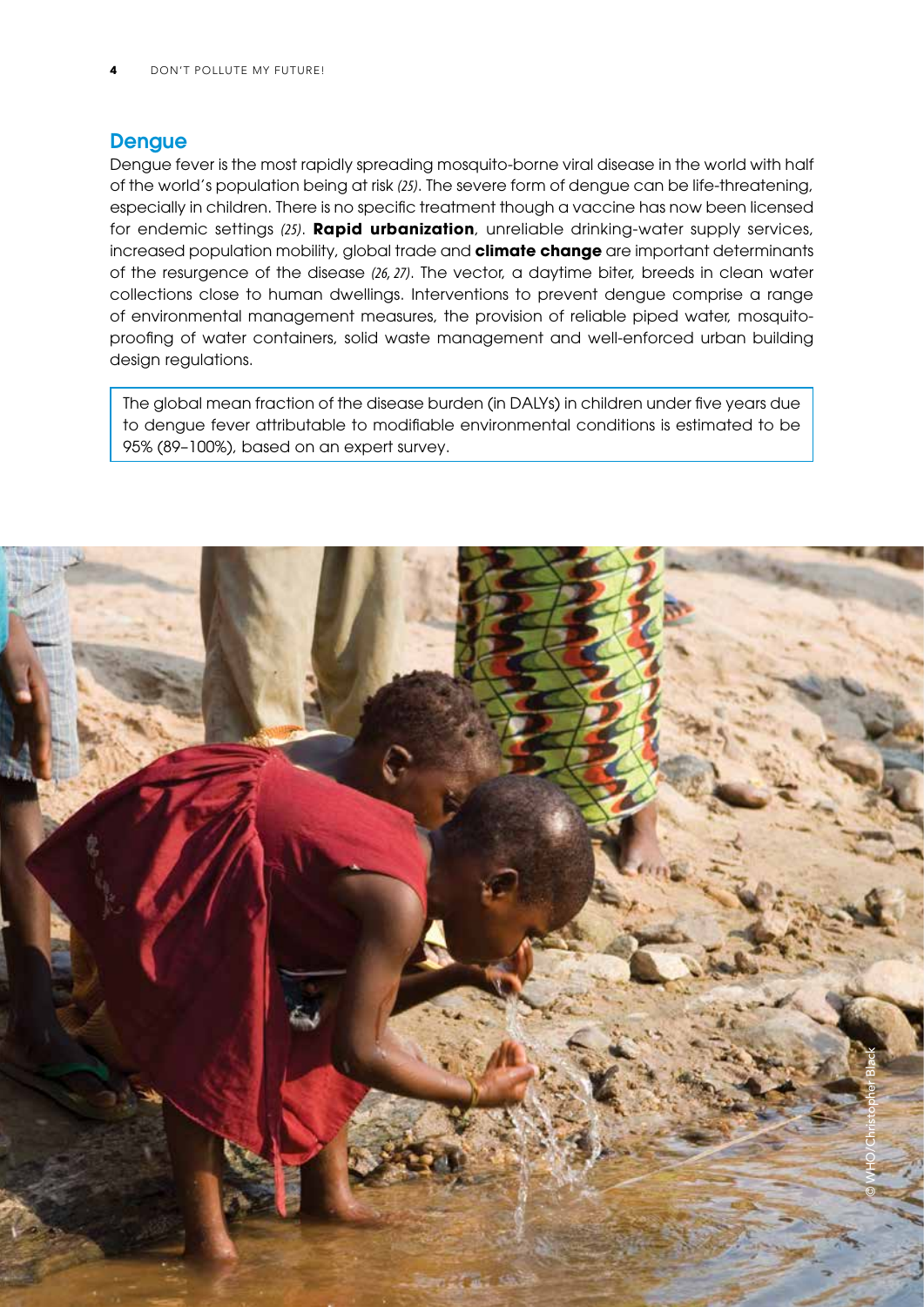#### [Intestinal nematode infections/soil-transmitted helminth infections

Ascariasis, trichuriasis and ancylostomiasis/necatoriasis (roundworm, whipworm and hookworm disease, respectively) affect hundreds of millions children around the world *(28)*. Infections of heavy intensity affect the physical growth and cognitive development of children, and are a cause of micronutrient deficiencies including iron-deficiency anaemia. These worms are transmitted when faeces that are contaminated with eggs contaminate the environment in areas with **poor sanitation**.

The fraction of the disease burden in children due to soil-transmitted helminth infections attributable to manageable environmental conditions is estimated to be 100% *(29)*.

#### **Tuberculosis**

About one million children became ill with tuberculosis (TB) and 169 000 children under 15 years of age died in 2015 *(30)*. Environmental risks for TB transmission include **poor housing** (especially crowding) and potentially indoor smoke from **solid fuels** and second-hand tobacco smoke *(31–33)*. Malnutrition, itself related to environmental factors, increases the risk of TB progression and worsens the prognosis *(34, 35)*.

Globally, 15% (4–29%) of the TB disease burden (in DALYs) in children under five years is attributed to environmental factors, based on an expert survey.

### Schistosomiasis

Schistosomiasis can lead to long-term, irreversible health effects when left untreated. Transmission occurs through direct human contact with water contaminated by excreta of infectious humans. In children, who are often infected due to a l**ack of hygiene** and to contact with infested water, the disease can cause anaemia, stunting and reduced ability to learn *(36)*. The main modifiable environmental risks are inadequate sanitation and hygiene *(37)*.

The global mean fraction of the disease burden (in DALYs) in children under five years due to schistosomiasis attributable to environmental conditions that can be managed is estimated to be 82% (71–92%), based on an expert survey.

#### Leishmaniasis

Leishmaniasis was responsible for 23 000 deaths in children 0 to 14 years in 2012 *(2)*. It is an infectious disease caused by protozoans transmitted by sandflies. Three forms exist: visceral, cutaneous and mucocutaneous; the first being fatal when left untreated *(38)*. Leishmaniasis is associated with **poverty**, malnutrition, population displacement, poor housing, a weak immune system and has been linked to environmental factors such as **climate change**, **deforestation**, **building of dams**, irrigation schemes and urbanization *(38)*. Sandflies often live in the peri-domestic environment *(39–41)* and leishmaniasis can often be prevented by housing improvement, eliminating soil and wall cracks, and removing organic material close to homes *(42)*.

Globally, according to an expert survey, the mean fraction of the leishmaniasis burden (in DALYs) in children under five years attributable to environmental conditions that can be managed is estimated to be 27% (9–40%), based on an expert survey.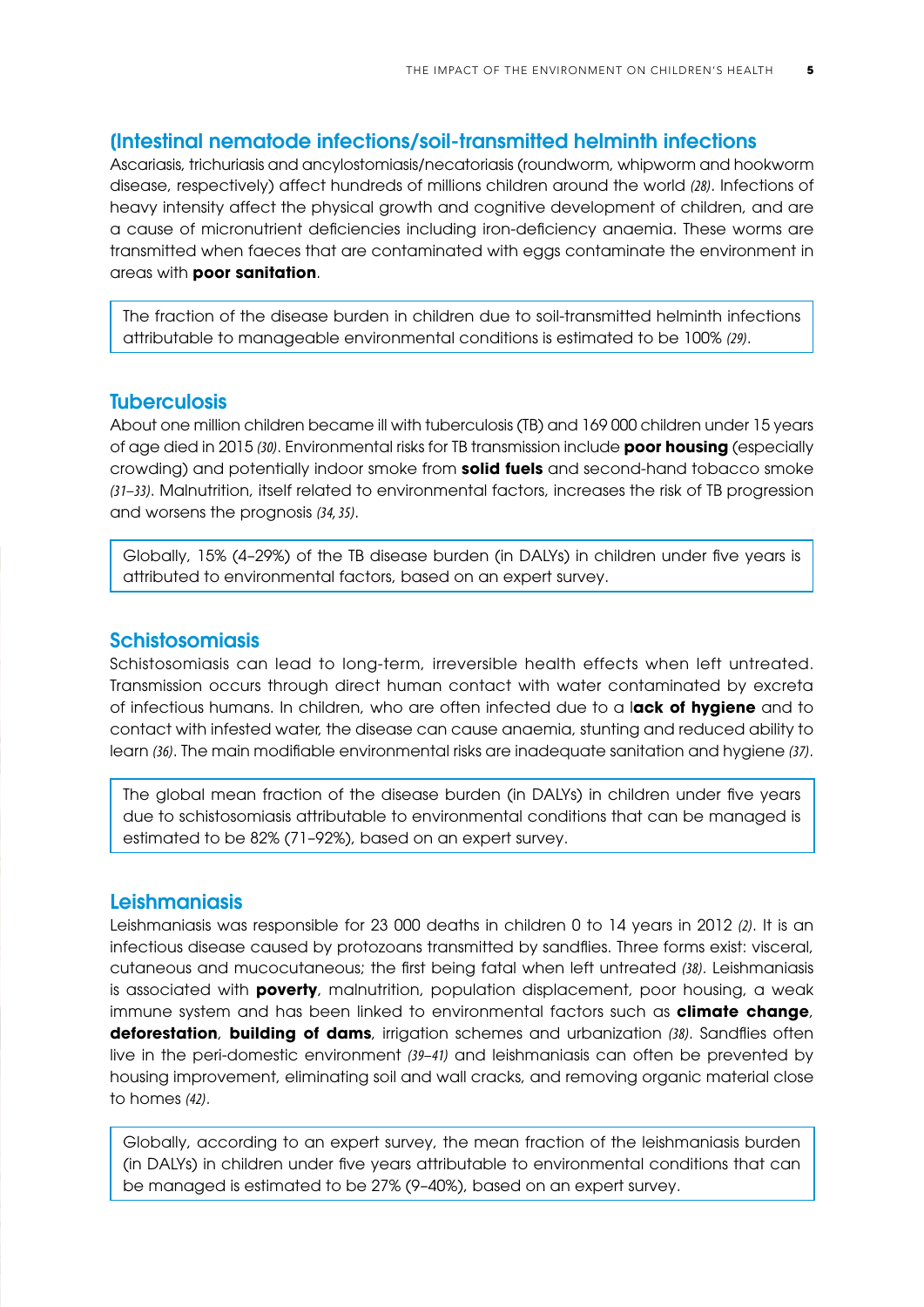## Neonatal conditions

Neonatal conditions include low birth weight, prematurity, intrauterine growth restriction, stillbirth, neonatal sepsis and infection, birth asphyxia and trauma. Around 15 million preterm births occur each year and the rate of preterm births ranges from 5–18% across countries while the majority occur in low-income countries *(43)*. Preterm birth complications are the leading cause of deaths in children and were responsible for nearly one million deaths in 2015 *(43)*. Furthermore, preterm birth is associated with disease and disability throughout life. Other neonatal conditions lead to more than one million child deaths annually *(2)*. Higher rates of adverse pregnancy outcomes were observed for mothers exposed to different environmental or occupational risks, like ambient air pollution *(44–48)*, household air pollution *(49–51)* and secondhand tobacco smoke *(45, 52)*. Further risks for unborn children include **chemicals** *(45, 53–57)* and **inadequate water**, **sanitation** and **hygiene** *(58)*.

It is estimated that environmental causes accounted for 6% (1–11%) of the total disease burden (in DALYs) of neonatal conditions in children under five years in high-income countries, and for 11% (2–27%) in low-income countries (where exposures to environmental risks were estimated to be higher), based on an expert survey.

#### **Box 2. Endocrine disrupting chemicals**

Endocrine disrupting chemicals are a class of chemicals that are confirmed or suspected to disrupt the normal functioning of human and/or animal endocrine systems. Approximately 800 chemicals have been classified as known or suspected endocrine disruptors *(59)*. They are common in everyday products, such as **metal** food cans, **pesticides**, **food** and **cosmetics**. Similar to many other environmental exposures, humans are most sensitive to endocrine disruption during periods of rapid development, including in utero, early childhood and puberty *(59)*.

Although it is debated, there is evidence of an association between some endocrine disrupting chemicals, **low birth weight** and premature birth *(45, 53–57, 60)*, limited evidence of an association with attention deficit disorder and autism *(59, 61)*, and a possible association with cryptorchidism and hypospadias *(3, 54, 62)*.

### Protein-energy malnutrition

Globally, 156 million children under five years old were stunted in 2015 and 50 million were wasted *(58)*. About 45% of all child deaths are linked to malnutrition *(63)* and malnourished children show poorer motor and cognitive development and educational outcomes *(64)*. Environmental risks for malnutrition or food insecurity include **poor water**, **sanitation** and **hygiene** *(65–69)*, climate change, and associated water scarcity, and land degradation *(70, 71)*.

Limited epidemiological data result in the attribution of 15% (10–19%) of the disease burden (in DALYs) of malnutrition to inadequate water, sanitation and hygiene. This estimate relies on an expert survey and a number of assumptions, and does not take into account the other potential impacts of the environment outlined in this section. It may therefore be an underestimate of the impact of the environment on malnutrition.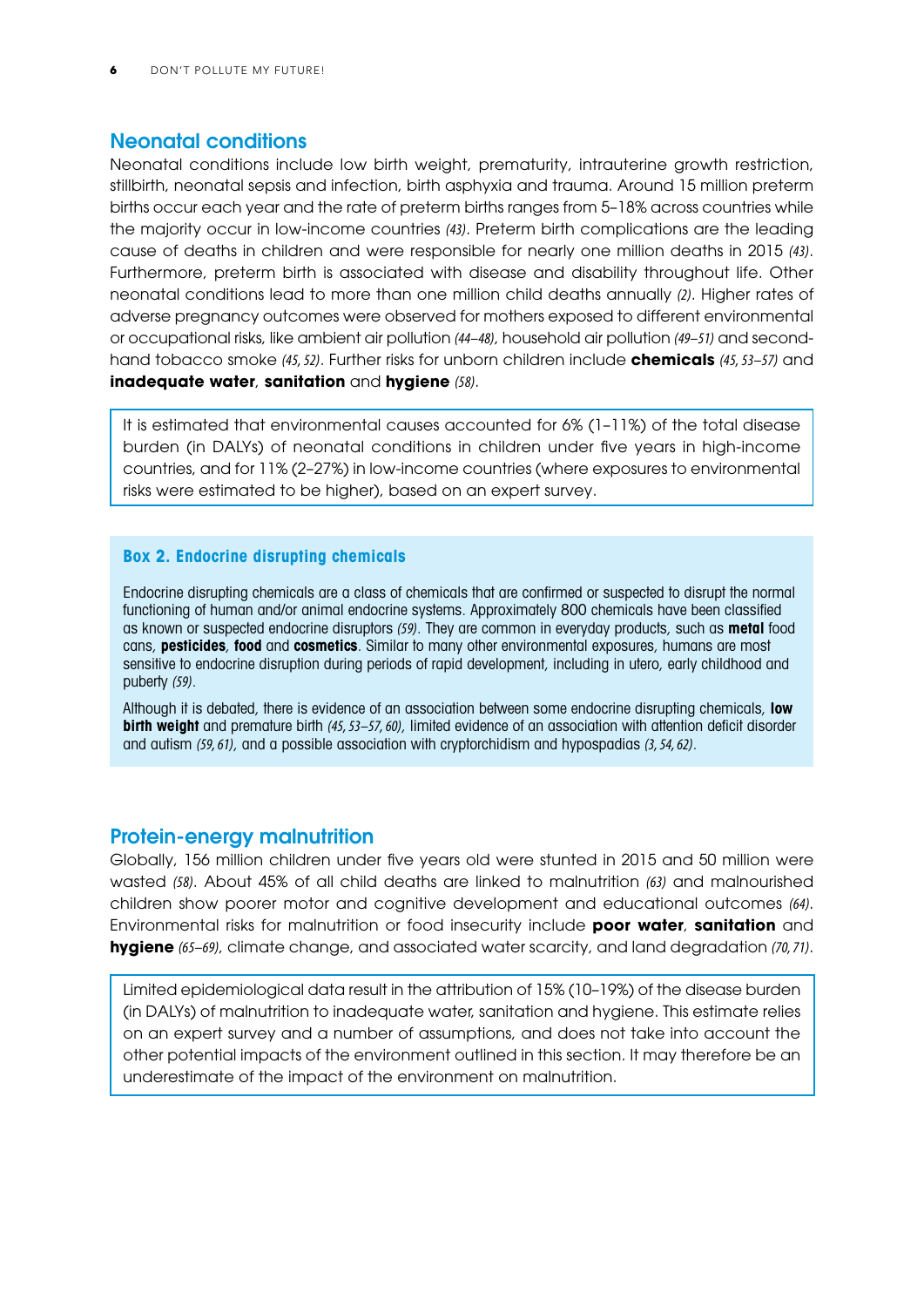## **Cancers**

About 33 000 cancer<sup>2</sup> deaths in children under five occurred in 2012 (2). The most frequent childhood cancers include leukaemia, lymphoma and brain cancer *(2, 72)*. Early exposure to environmental risks contributes to childhood cancers *(72, 73)* and continues to impact cancer development in later life *(74)*. Ionizing radiation is an established risk factor for childhood leukaemia and thyroid cancer *(72)* and **solar radiation** for the development of melanoma *(75)*  with childhood considered the most sensitive period for long-term harmful effects *(76)*. Furthermore, there is sufficient evidence that **second-hand tobacco smoke** exposure in children increases the risk for liver and bile duct cancer *(75)*. There is limited evidence that extremely low frequency magnetic fields, second-hand tobacco smoke and maternal exposure to painting increase the risk for childhood leukaemia *(75, 77, 78)*. Many associations are supposed between environmental exposures and childhood cancer such as between ionizing radiation and brain cancer, **pesticides** and leukaemia, or benzene and leukaemia or lymphoma *(72, 79, 80)*.

It is estimated that 17% (7–42%) of all cancer disease burden (in DALYs) in children under five can be attributed to environmental causes, based on an expert survey. This estimate does not include cancers that are provoked through environmental exposures in childhood but that manifest only in later life.

### Mental, behavioural and neurological disorders

Mental, behavioural and neurological disorders account for 3.7% of the global disease burden in children under 15 years of age *(2)*. A report on children aged 3–17 years old from the United States of America found that 6.8% suffered from attention-deficit disorder, 3.5% from behavioural or conduct problems, 3% from anxiety, 2.1% from depression and 1.1% from autism spectrum disorders *(77, 81)*. Various chemicals have been associated with neurodevelopmental effects. Exposure to **lead** during childhood is associated with attention deficit disorder, and evidence on links between numerous other classes of chemicals, such as **flame retardants**, **plasticizers**, **endocrine disrupting chemicals**, and neurodevelopmental disorders is accumulating *(82–84)*. Furthermore, lead and methylmercury exposure in childhood is associated with intellectual disability *(85, 86)*. Certain perinatal exposures to endocrine disrupting chemicals, for example certain organophosphate insecticides, were associated with the occurrence of autism and attention deficit disorder, although evidence is limited *(59, 61)*. Other chemical exposure in early life, such as to certain solvents or pesticides, may induce Parkinson's disease in later life *(82)*. Exposure to methylmercury, a neurotoxic substance, has been linked to the development of epilepsy in children *(87)*. Furthermore, epilepsy can result as a consequence of certain other conditions, such as congenital anomalies, which themselves are associated with the environment *(88)*.

Adverse socioenvironmental exposures like child abuse, neglect and bullying have been shown to increase the risk of mental disease in children *(89)*. Children exposed to traumatic events such as natural disasters, exacerbated by climate change, can suffer from post-traumatic stress disorders *(88, 90)*.

The disease burden (in DALYs) of childhood neuropsychiatric disorders that is due to environmental risks is estimated to be 12% (2–27%) in children under five years of age, based on an expert survey.

<sup>2</sup> Numbers include deaths and DALYs from "other neoplasms".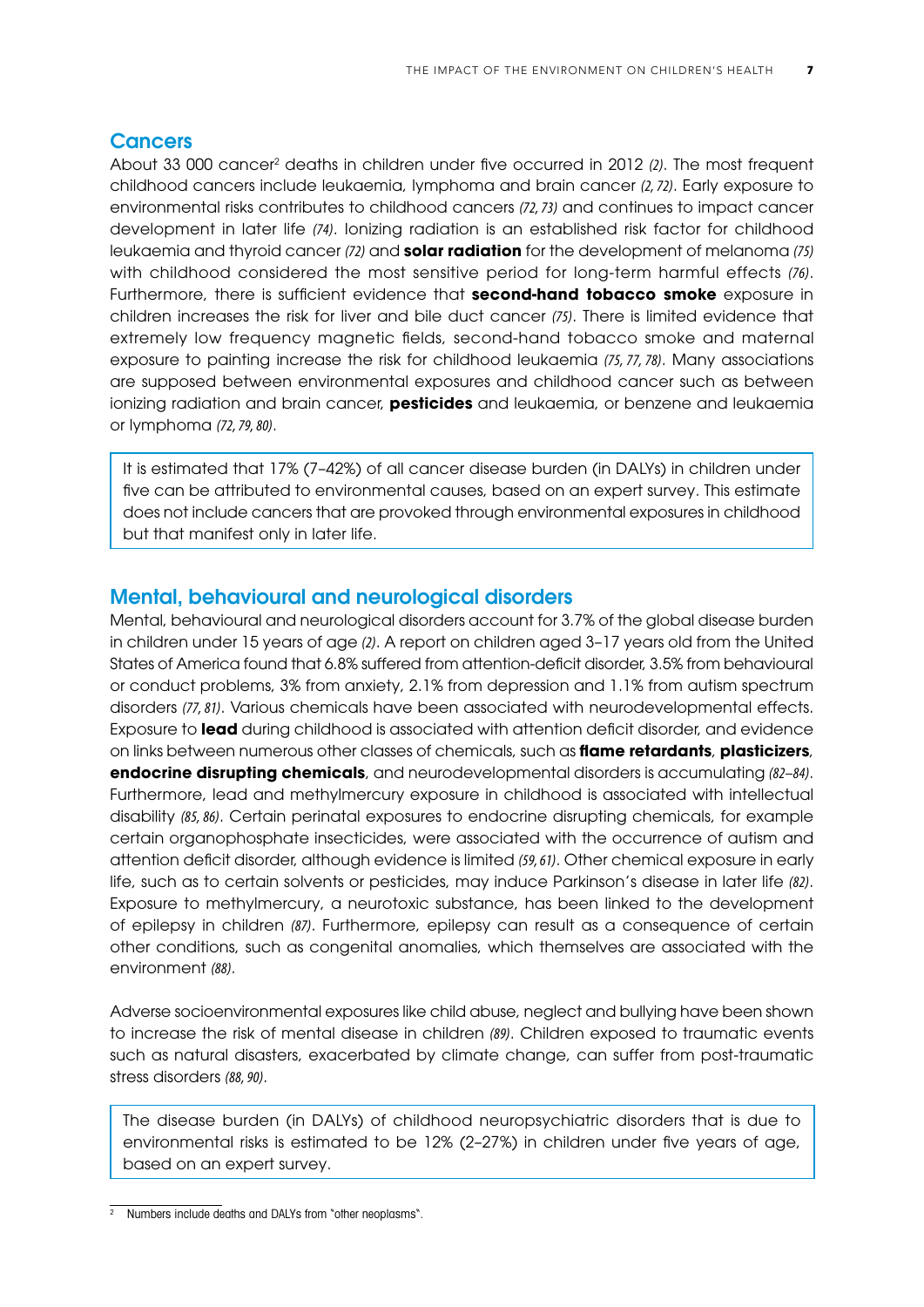## Asthma

Asthma is one of the most important chronic diseases in childhood, with approximately 11–14% of children above 5 years around the world reporting current asthma symptoms *(91)*. Global asthma prevalence in children has increased over the past decades with considerable differences between countries and regions *(92, 93)*. Ambient **air pollution**, e.g. from motor vehicle exhaust, was associated with the development of childhood asthma *(94–96)*. Both ambient and household air pollution and second-hand tobacco smoke can furthermore lead to increased asthma severity and exacerbations in young children *(97, 98)*. Prenatal exposure to second-hand tobacco smoke can negatively affect lung growth and development *(99)* and both pre- and postnatal exposure can increase wheezing, asthma exacerbations and asthma incidence *(100, 101)*. Other environmental exposures linked to asthma development and severity in children include indoor mould and **dampness** *(102)* and **indoor allergen exposure**, e.g. from dust mites, pollens, cockroaches or mice *(98)*.

Environmental exposures are estimated to account for 44% (26–53%) of asthma disease burden (in DALYs) in children under five years, based on an expert survey.

## Congenital anomalies

An estimated 6% of global infant deaths are due to congenital anomalies including chromosomal and non-chromosomal conditions *(103)*. **Second-hand tobacco smoke** exposure in non-smoking pregnant women was estimated to increase the overall risk for congenital malformations by 13%, particularly heart, limb reduction, kidney/urinary tract, and cleft lip and palate defects *(52)*. There are many further potential links between environmental factors and congenital anomalies including exposure to **pesticides**, organic solvents and air pollution and congenital heart disease *(104, 105)*, exposure to some endocrine disrupting chemicals and cryptorchidism and hypospadias *(54, 62)*, and pesticide exposure and urinary malformations *(106)*.

It is estimated that 5% (1–10%) of the disease burden (in DALYs) of all congenital anomalies were attributable to environmental causes, based on an expert survey.

## Road traffic accidents

Globally, road traffic injuries killed 135 000 children under 15 years in 2012 *(2)*. Among young people aged 15 to 29 years road traffic injuries are the leading cause of death *(107)*. Half of all deaths on the world's roads are among those with the least protection, including cyclists and pedestrians *(107)*. Measures to reduce traffic accidents among children include speed limits, traffic calming, alcohol restrictions, pavements and bicycle lanes, and correct use of child restraints and helmets *(107–109)*.

The global average for the disease burden (in DALYs) of road traffic accidents in children under five attributable to environmental factors is 41% (24–65%), based on an expert survey.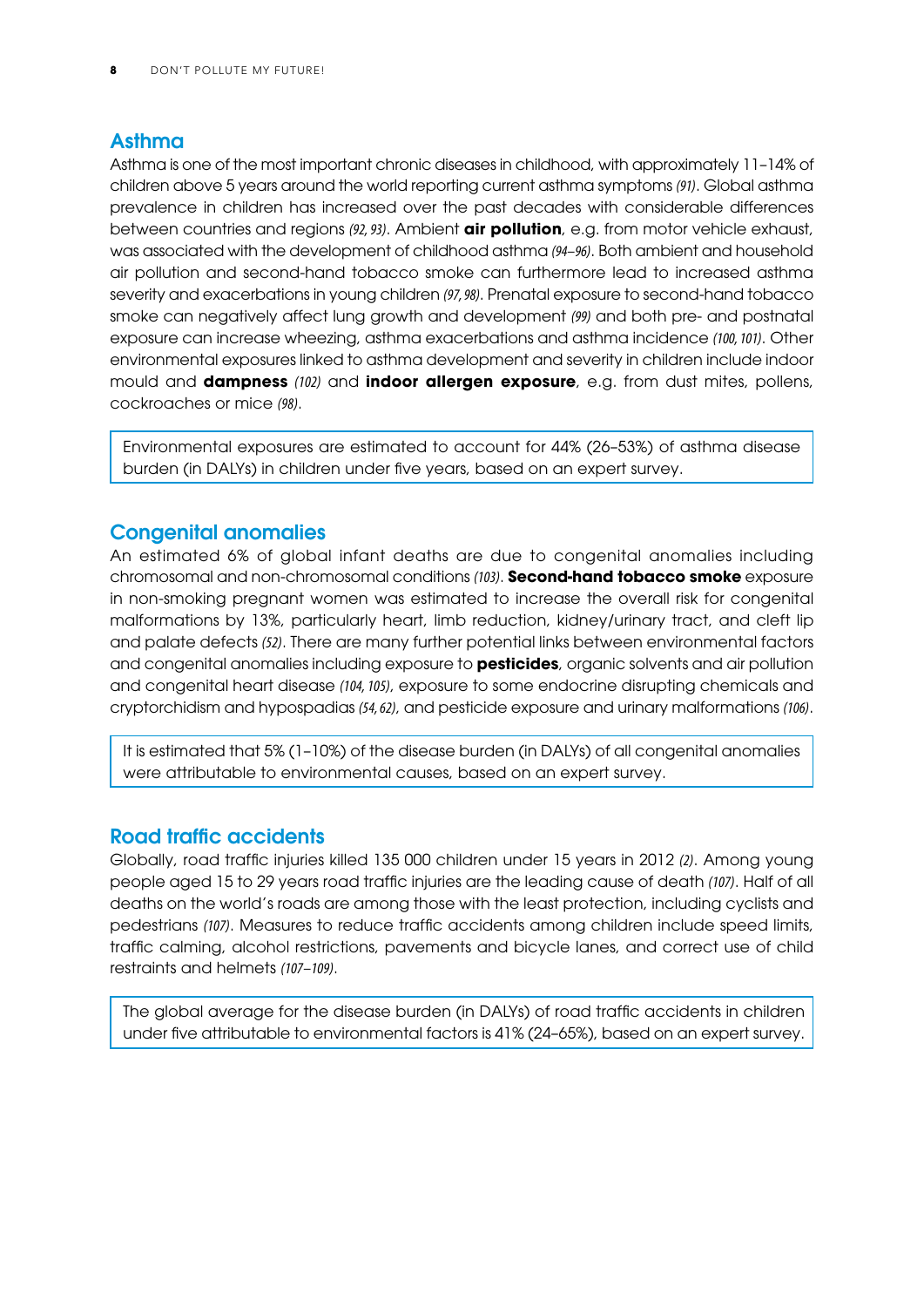### Unintentional poisonings

Unintentional poisonings are estimated to have caused 23 000 deaths in children under five years in 2012 *(2)* . Drugs, **cosmetics**, personal care products, **household chemicals** including pesticides, and, in low- and middle income countries, kerosene, are among common causes of childhood poisoning *(110–115)*. Acute childhood poisoning can also arise from environmental contamination, for example, mass lead poisoning resulting from informal recycling or gold extraction (116, 117). Interventions to prevent unintentional poisonings in children include: (a) restricting access to toxic agents, for example using child-resistant containers and locked cabinets and storing household products out of children's reach; (b) packaging drugs in nonlethal quantities; (c) adequate drug disposal; (d) identifying poisonous plants and placing them out of children's reach; and (e) having the poison help number available *(108, 118, 119)*.

It is estimated that 85% (60–99%) of the disease burden (in DALYs) in children under five due to unintentional poisonings can be attributed to environmental factors, based on an expert survey.

#### Falls

More than 30 000 deaths from falls in children under five occurred in 2012 *(2)*. Children are among those most affected by falls both in terms of frequency and severity *(120)*. Risk factors are inadequate adult supervision, which is often related to poverty and sole parenthood, interlinked with hazardous environments *(120)*. Interventions to prevent falls in children include: (a) redesigning nursery furniture and other products; (b) establishing playground standards for materials and maintenance; (c) implementing window guards; and (d) implementing multifaceted community prevention programmes *(108, 120)*.

Globally, 31% (15–60%) of the total disease burden (in DALYs) resulting from falls in children below five years can be attributed to environmental factors, based on an expert survey.

#### Fires, heat and hot substances

About 62 000 deaths occurred in 2012 in children under five years due to burns from exposure to fire, heat or hot substances; 92% of those occur in low- and middle income countries *(2, 8)*. Risk factors for childhood burns include improper adult supervision, cooking, lighting or heating equipment and practices, in particular, open fires, unsafe stoves or use of candles, use of kerosene and/or inadequate safety measures for liquefied petroleum gas *(121, 122)*. Accordingly, practical measures can be taken to reduce the risk of burns in children, including, for example: (a) enclosing fires and using safer cookstoves in the domestic environment, as well as installing stove guards; (b) implementing smoke alarm legislation; and (c) setting and enforcing laws on hot water temperature *(108, 121)*. Additional domestic practices to prevent fires and childhood burns include never leaving food or water unattended on a stove and keeping matches and lighters out of the reach of children.

Overall, 80% (65–94%) of the disease burden (in DALYs) from fires, heat and hot substances in children under five years are attributable to the environment, based on an expert survey.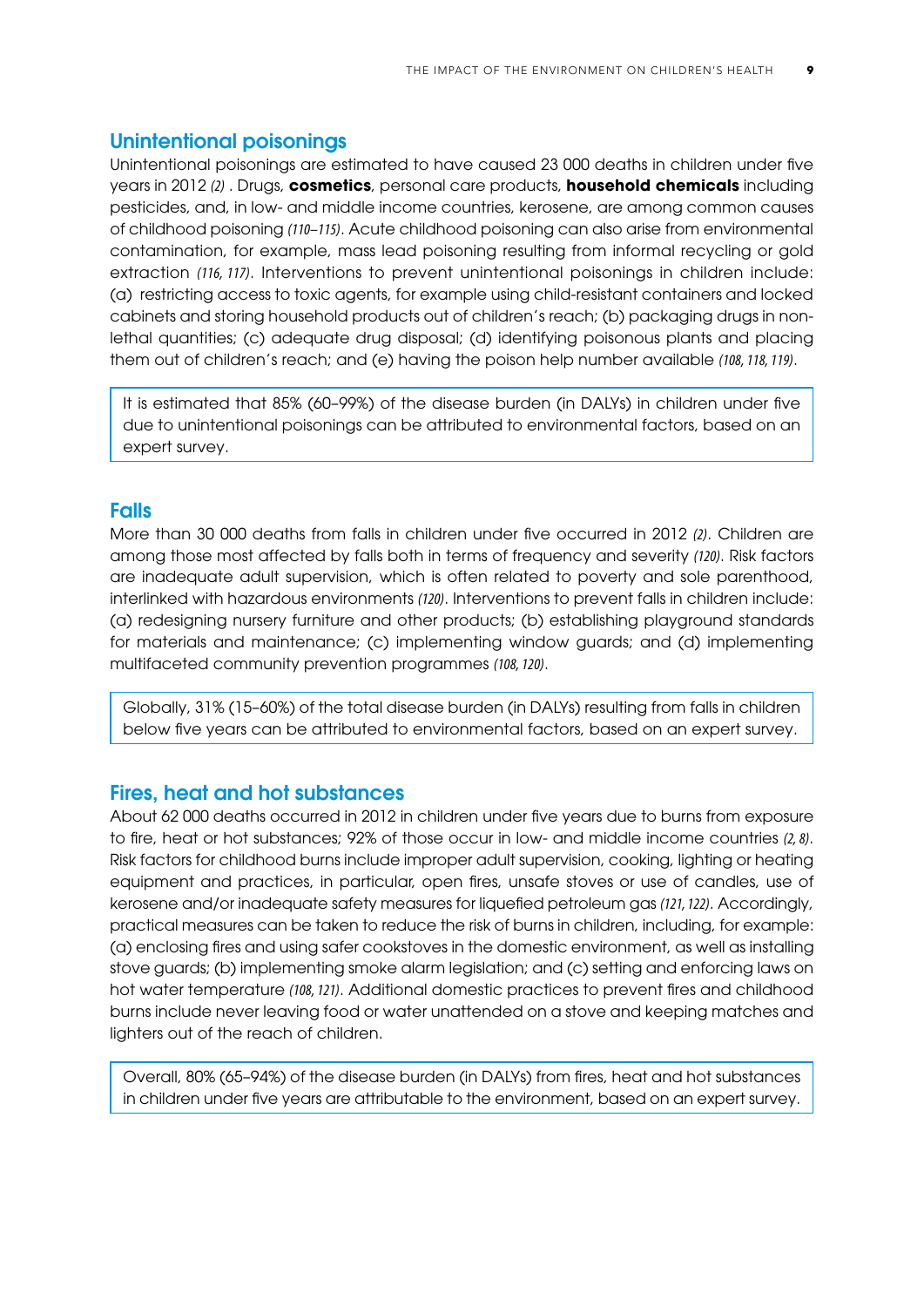## **Drownings**

Drowning is the leading injury in children under five years and caused about 66 000 deaths in this age group in 2012 *(2, 123)*. Risk factors include being male, lack of physical barriers between children and water, particularly close to the home, as well as lack of child supervision *(124)*. Strategies to prevent drowning in children are: (a) installing barriers around open water or removing water hazards entirely; (b) establishing community-based, supervised child care; (c) teaching school-age children swimming, water safety and safe rescue skills; (d) ensuring immediate resuscitation and pre-positioning rescue equipment; and (e) raising awareness of drowning risks *(108, 124)*.

Globally, 74% (44–95%) of the disease burden (in DALYs) from drowning in children under five are attributed to environmental risks, based on an expert survey.

### Interpersonal violence

An estimated 41 000 children under 15 died from interpersonal violence in 2012 *(2)*. This number is likely to be an underestimate as many deaths from child maltreatment are incorrectly attributed to other causes. Child maltreatment includes all types of physical and emotional illtreatment, sexual abuse, neglect, negligence and commercial or other exploitation. Violence against children can result in lifelong physical, behavioural and mental health problems. About a quarter of all adults report to have been physically abused, and one in five women and one in 13 men sexually abused as a child *(125)*. Environmental risks for child maltreatment include, for example, **exposure to certain chemicals**, such as lead, which can affect neuropsychological development, cognitive functioning and might increase violent behaviour in later life *(126, 127)*, and increased gun availability *(128)*.

Environmental factors account for an estimated 16% (3–28%) of the disease burden (in DALYs) from violence in children under five years, based on an expert survey.

## **Trends**

The health impacts on children attributable to the environment showed some improvement between 2002 and 2012 *(3, 129)*. The fraction of deaths attributable to the environment decreased from 37% to 26%. The main reasons for this change are significant reductions in environment-attributable deaths and disease burden in communicable diseases and neonatal and nutritional conditions.

The 2012 estimates of burden of disease attributable to the environment, measured in DALYs, are not directly comparable to the 2002 estimates. Some of the basic parameters used in DALY estimation have changed. In particular, age weighting and discounting of DALYs have not been used in the analysis of 2012 data.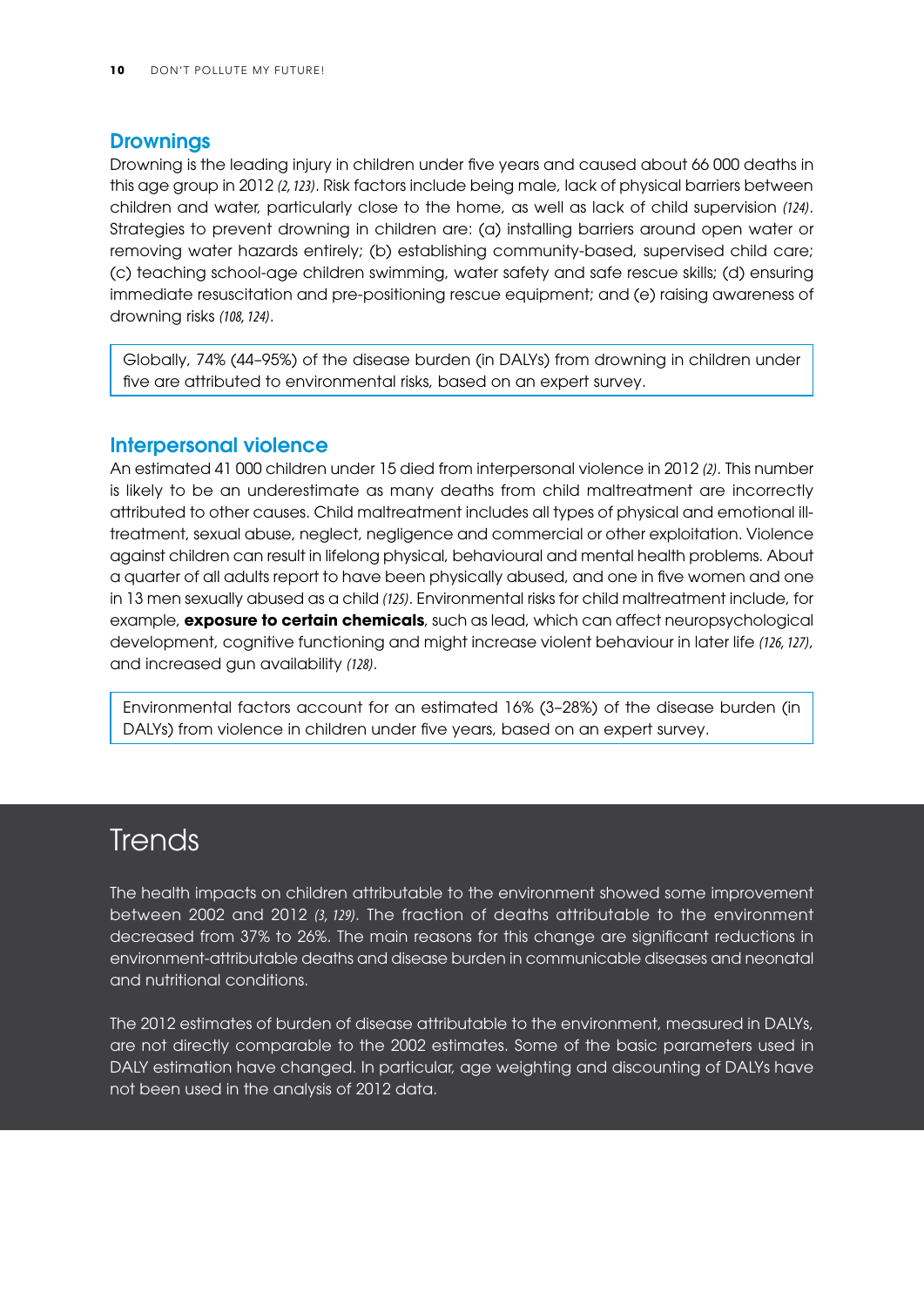## Limitations of the analysis

This analysis combines estimates from comparative risk assessments, approximate epidemiological data and surveys of expert opinion. The latter two usually indicate a more limited body of evidence and therefore more uncertain estimates. Only those risk factordisease (or injury) links are included in this analysis that are supported by sufficient evidence and that could be quantified. Many important environmental risks, such as climate change, various chemicals and ambient noise, could not or not fully be considered *(19)*. Also, many more diseases with an environmental link such as Japanese encephalitis, HIV/AIDS, and tickborne diseases are not covered. Overweight is not considered though 42 million, or 6.2% of all children, under five years were overweight or obese in 2015, which corresponds to an increase of about 11 million over the past 15 years *(130)*. The number of overweight children has increased most rapidly in low-income and lower middle income countries *(130)*. Asia and Africa bear not only the greatest share of stunted and wasted but also of overweight children: Almost half of all overweight children under five years of age lived in Asia and one quarter in Africa *(130)*. Overweight in childhood increases the risk of noncommunicable diseases later in life. The estimates presented in this report are therefore likely to be an underestimate of the true environmental disease burden in children.

Many adverse environmental exposures during childhood might not manifest themselves in disease or early death until adult age. These effects are not covered in our estimates. There is growing evidence that early life exposures, such as to chemicals, can lead to chronic diseases including diabetes, cardiovascular diseases and cancer in later life *(19)* (see Box 3 for more details). The long latency periods between exposure and manifestation of health effects as well as the complexity of factors underlying chronic disease risk make early environmental developmental origins of disease especially challenging to study. However, knowledge about these linkages and potential time lags between exposure and outcome is crucial to understand the importance of reducing or, if possible, eliminating early life adverse environmental exposures *(19)*.

#### **Box 3. Environmental exposures and the early life origins of disease**

While evidence is growing of chemical, physical, biological and social environmental factors and their effects on the developing child *(131–134)*, studying the long-term effects of the complex mixture of toxicants most individuals are exposed to poses many challenges. Even at lower dose exposures, environmental insults in early life may still result in more subtle symptoms later in life. Additionally, environmental exposures can induce various epigenetic processes which alter disease susceptibility, a field of research that is just emerging *(89)*.

Environmental exposures may increase the risk of premature birth and infants born small for gestational age, which are major risk factors for chronic respiratory disorders, neurodevelopmental behavioural consequences, hypertension and cardiovascular disease, obesity and diabetes and cancers *(135, 136)*. Low lung function resulting from environmental exposures during fetal development, infancy and early preschool years, may increase the risk of acute respiratory disease in childhood and impose a lifelong increased risk of chronic respiratory disease *(137)*. Exposure to air pollution may also increase lifelong risk of cardiovascular disease and cancer *(138–140)*. Prenatal and perinatal chemical exposure may contribute to the risk of childhood obesity *(141, 142)*.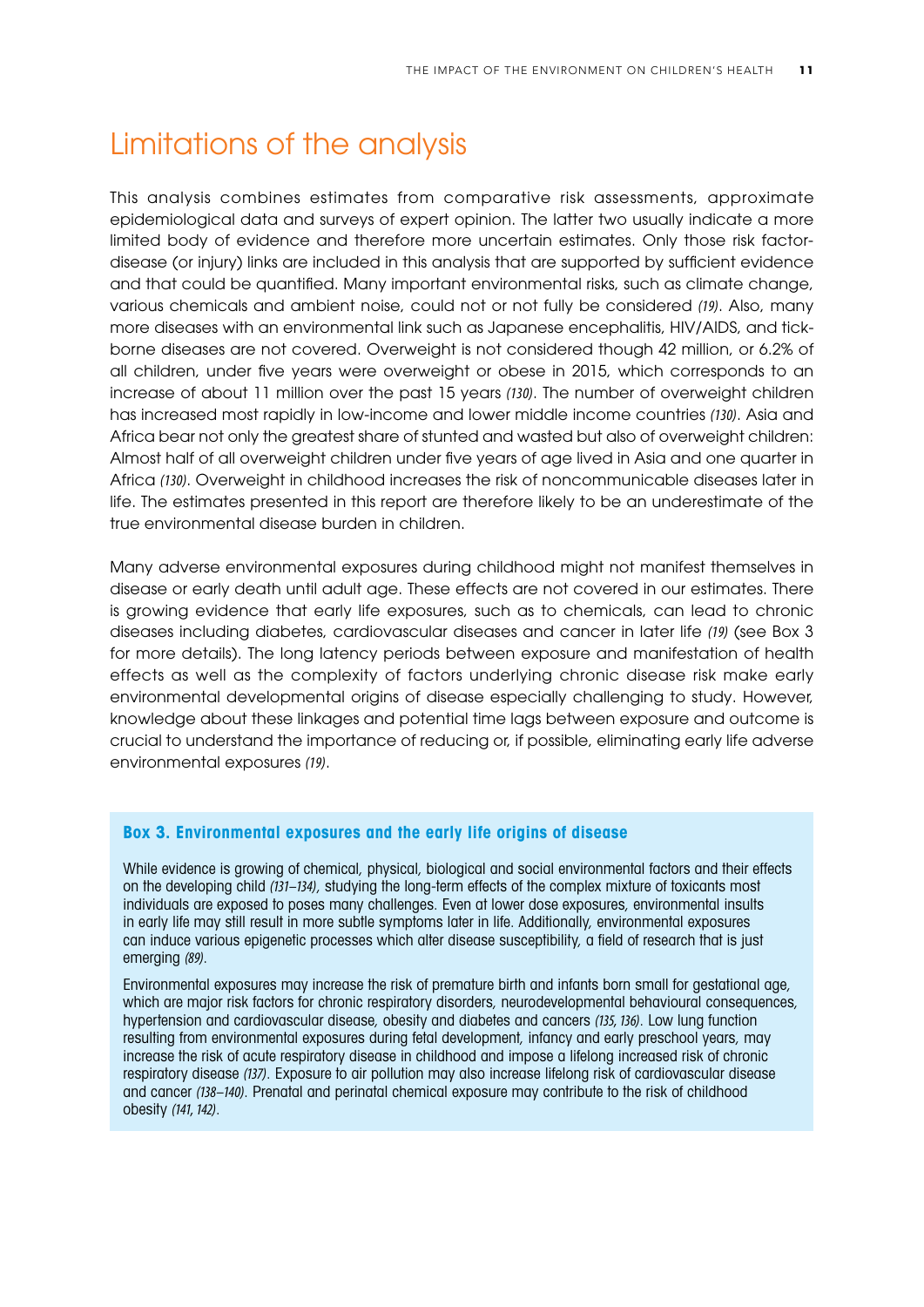|                                                |      | <b>Population attributable fraction (%)</b> |  |  |
|------------------------------------------------|------|---------------------------------------------|--|--|
|                                                | Mean | (95% confidence interval)                   |  |  |
| <b>Infectious and parasitic diseases</b>       |      |                                             |  |  |
| <b>Respiratory infections</b>                  |      |                                             |  |  |
| Lower respiratory infections                   | 57   | $(44 - 67)$                                 |  |  |
| Upper respiratory infections and otitis        | 13   | $(5-21)$                                    |  |  |
| Diarrhoeal diseases                            | 57   | $(36 - 75)$                                 |  |  |
| Intestinal nematode infections                 | 100  |                                             |  |  |
| <b>Parasitic and vector diseases</b>           |      |                                             |  |  |
| Malaria                                        | 42   | $(28 - 55)$                                 |  |  |
| Schistosomiasis                                | 82   | $(71 - 92)$                                 |  |  |
| Leishmaniasis                                  | 27   | $(9 - 40)$                                  |  |  |
| Dengue                                         | 95   | $(89 - 100)$                                |  |  |
| Tuberculosis                                   | 15   | $(4 - 29)$                                  |  |  |
| <b>Neonatal and nutritional conditions</b>     |      |                                             |  |  |
| <b>Neonatal conditions</b>                     | 11   | $(2-27)$                                    |  |  |
| Protein-energy malnutrition                    | 15   | $(10-19)$                                   |  |  |
| <b>Noncommunicable diseases</b>                |      |                                             |  |  |
| Cancers                                        | 17   | $(7-42)$                                    |  |  |
| Mental, behavioural and neurological disorders | 12   | $(2-27)$                                    |  |  |
| Asthma                                         | 44   | $(26 - 53)$                                 |  |  |
| Congenital anomalies                           | 5    | $(1 - 10)$                                  |  |  |
| <b>Injuries</b>                                |      |                                             |  |  |
| <b>Unintentional injuries</b>                  |      |                                             |  |  |
| Road injury                                    | 41   | $(24 - 65)$                                 |  |  |
| Poisonings                                     | 85   | $(60 - 99)$                                 |  |  |
| Falls                                          | 31   | $(15 - 60)$                                 |  |  |
| Fire, heat and hot substances                  | 80   | $(65 - 94)$                                 |  |  |
| Drownings                                      | 74   | $(44 - 95)$                                 |  |  |
| <b>Intentional injuries</b>                    |      |                                             |  |  |
| Interpersonal violence                         | 16   | $(3-28)$                                    |  |  |
|                                                |      |                                             |  |  |

## **Table 1. Population attributable fractions for the environment (in DALYs) and children under five years, by disease, 2012**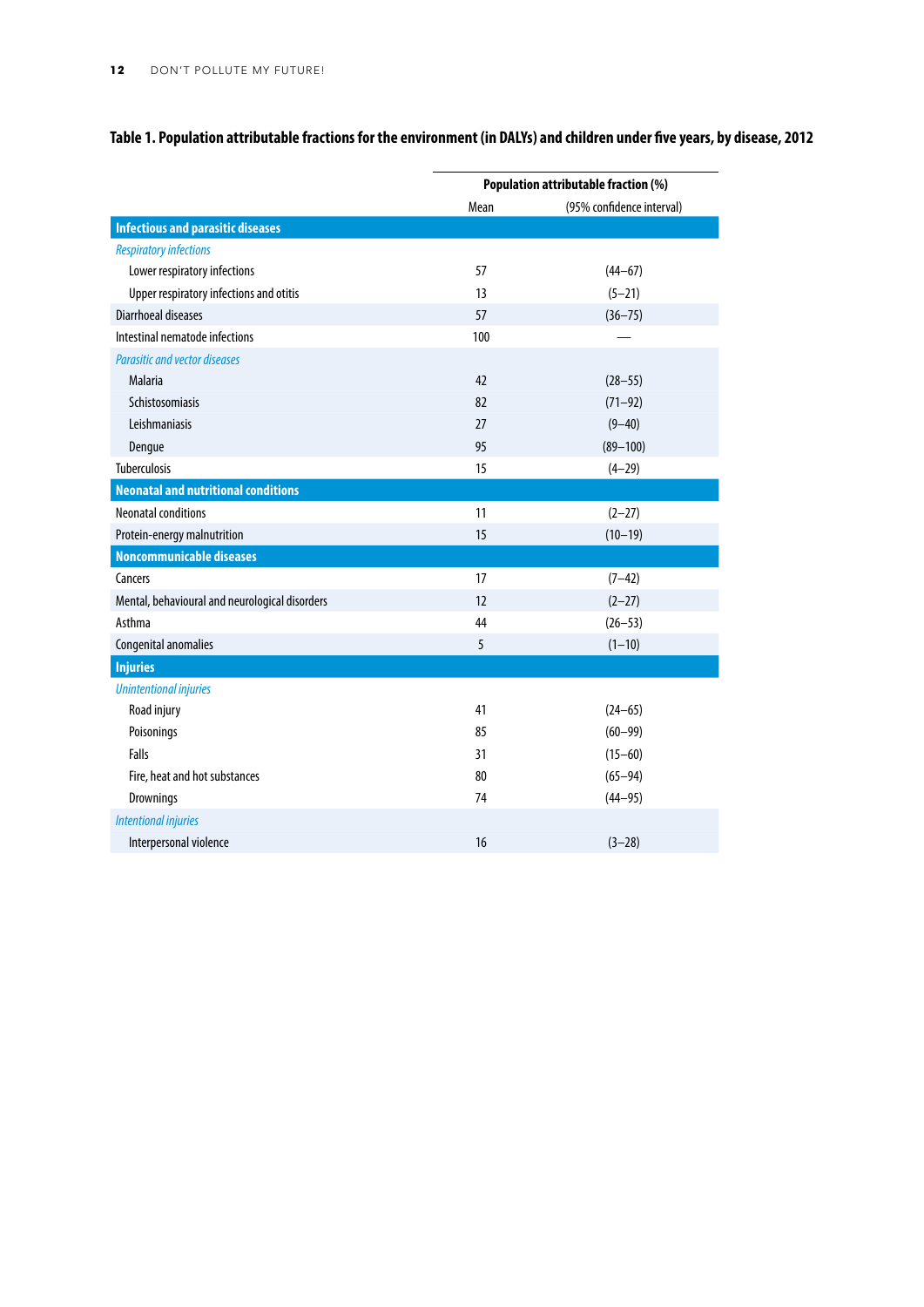|                                                          |             | <b>Deaths</b>  |               | <b>DALYs</b>   | <b>Method</b>                |
|----------------------------------------------------------|-------------|----------------|---------------|----------------|------------------------------|
|                                                          | 0-4 years   | 5-14 years     | $0-4$ years   | 5-14 years     |                              |
| Population                                               | 651 316 807 | 1206 032 430   | 651 316 807   | 1206 032 430   |                              |
| <b>Total deaths/DALYs</b>                                | 6 550 241   | 1445 662       | 635 842 474   | 186 957 581    |                              |
| <b>Total environmental deaths/DALYs</b>                  | 1709859     | 341512         | 161 224 280   | 37 689 857     |                              |
| Burden attributable to the environment                   | 26%         | 24%            | 25%           | 20%            |                              |
| <b>Infectious and parasitic diseases</b>                 |             |                |               |                |                              |
| <b>Respiratory infections</b>                            |             |                |               |                |                              |
| Lower respiratory infections                             | 566361      | 0 <sup>1</sup> | 51 752 605    | 0 <sup>1</sup> | <b>CRA</b>                   |
| Upper respiratory infections and otitis                  | 426         | 73             | 143 165       | 205 177        | Expert survey 2005           |
| Diarrhoeal diseases                                      | 360751      | 84 299         | 34 775 075    | 7 428 745      | <b>CRA</b>                   |
| Intestinal nematode infections                           | 1 1 3 2     | 762            | 555 077       | 1644548        | Disease transmission pathway |
| <b>Parasitic and vector diseases</b>                     |             |                |               |                |                              |
| Malaria                                                  | 199623      | 13 3 98        | 18 667 064    | 1707644        | Expert survey 2005           |
| Schistosomiasis                                          | 875         | 14             | 511892        | 609732         | Expert survey 2015           |
| Leishmaniasis                                            | 2 1 9 0     | 3 9 8 2        | 200 132       | 333 498        | Expert survey 2005           |
| Dengue                                                   | 3 3 9 2     | 3768           | 308 325       | 314 397        | Expert survey 2005           |
| <b>Tuberculosis</b>                                      | 8279        | 2 1 2 2        | 755 331       | 215 107        | Expert survey 2005           |
| Other infectious diseases                                | 28 908      | 28750          | 3 471 484     | 3 200 349      | Expert survey 2005           |
| <b>Neonatal and nutritional conditions</b>               |             |                |               |                |                              |
| <b>Neonatal conditions</b>                               | 270049      | 21             | 24 967 476    | 227099         | Expert survey 2005           |
| Protein-energy malnutrition <sup>2</sup>                 | 27 291      | 0 <sup>1</sup> | 2834186       | 0 <sup>1</sup> | Limited epidemiological data |
| <b>Noncommunicable diseases</b>                          |             |                |               |                |                              |
| Cancers <sup>3</sup>                                     | 5476        | 8903           | 500 635       | 736 527        | Expert survey 2005           |
| Mental, behavioural and neurological disorders           |             |                |               |                |                              |
| Anxiety disorders                                        | 0           | 0              | 72            | 551033         | Expert survey 2015           |
| Pervasive developmental disorders                        | 0           | 0              | 38 2 27       | 108021         | Expert survey 2015           |
| Childhood behavioural disorders                          | 0           | 0              | $\bf{0}$      | 483 618        | Expert survey 2015           |
| Idiopathic intellectual disability                       | 1           | 3              | 8 1 6 4       | 57019          | Expert survey 2015           |
| <b>Epilepsy</b>                                          | 2866        | 4795           | 357 174       | 639768         | Expert survey 2015           |
| Other mental, behavioural and neurological<br>conditions | 2 2 7 8     | 2722           | 209810        | 487 544        | Expert survey 2015           |
| Asthma                                                   | 2943        | 3179           | 452706        | 2705135        | Expert survey 2005           |
| Congenital anomalies                                     | 22 471      | 1651           | 2088287       | 193 167        | Expert survey 2005           |
| <b>Injuries</b>                                          |             |                |               |                |                              |
| <b>Unintentional injuries</b>                            |             |                |               |                |                              |
| Road injury                                              | 21 0 91     | 34 30 6        | 1929893       | 3 103 484      | Expert survey 2005           |
| Poisonings                                               | 19837       | 10070          | 1800107       | 837 247        | Expert survey 2005           |
| Falls                                                    | 10 162      | 9528           | 942 880       | 948 086        | Expert survey 2005           |
| Fire, heat and hot substances                            | 49 9 74     | 33 973         | 4544990       | 2929162        | Expert survey 2015           |
| Drownings                                                | 48 5 65     | 54 584         | 4 4 0 3 8 6 5 | 4520982        | Expert survey 2005           |
| Other unintentional injuries                             | 51813       | 34 208         | 4722549       | 2976162        | Expert survey 2005           |
| <b>Intentional injuries</b>                              |             |                |               |                |                              |
| Self-harm                                                | 0           | 2897           | 0             | 232 252        | Limited epidemiological data |
| Interpersonal violence                                   | 3 1 0 3     | 3 5 0 3        | 283 108       | 294 354        | Expert survey 2005           |

## **Table 2. Childhood deaths and burden of disease (in DALYs) attributable to the environment, 2012**

Note: CRA: comparative risk assessment; 'Zero because evidence is less strong for that age group; <sup>2</sup> Malnutrition and consequences; <sup>3</sup> Includes "other neoplasms".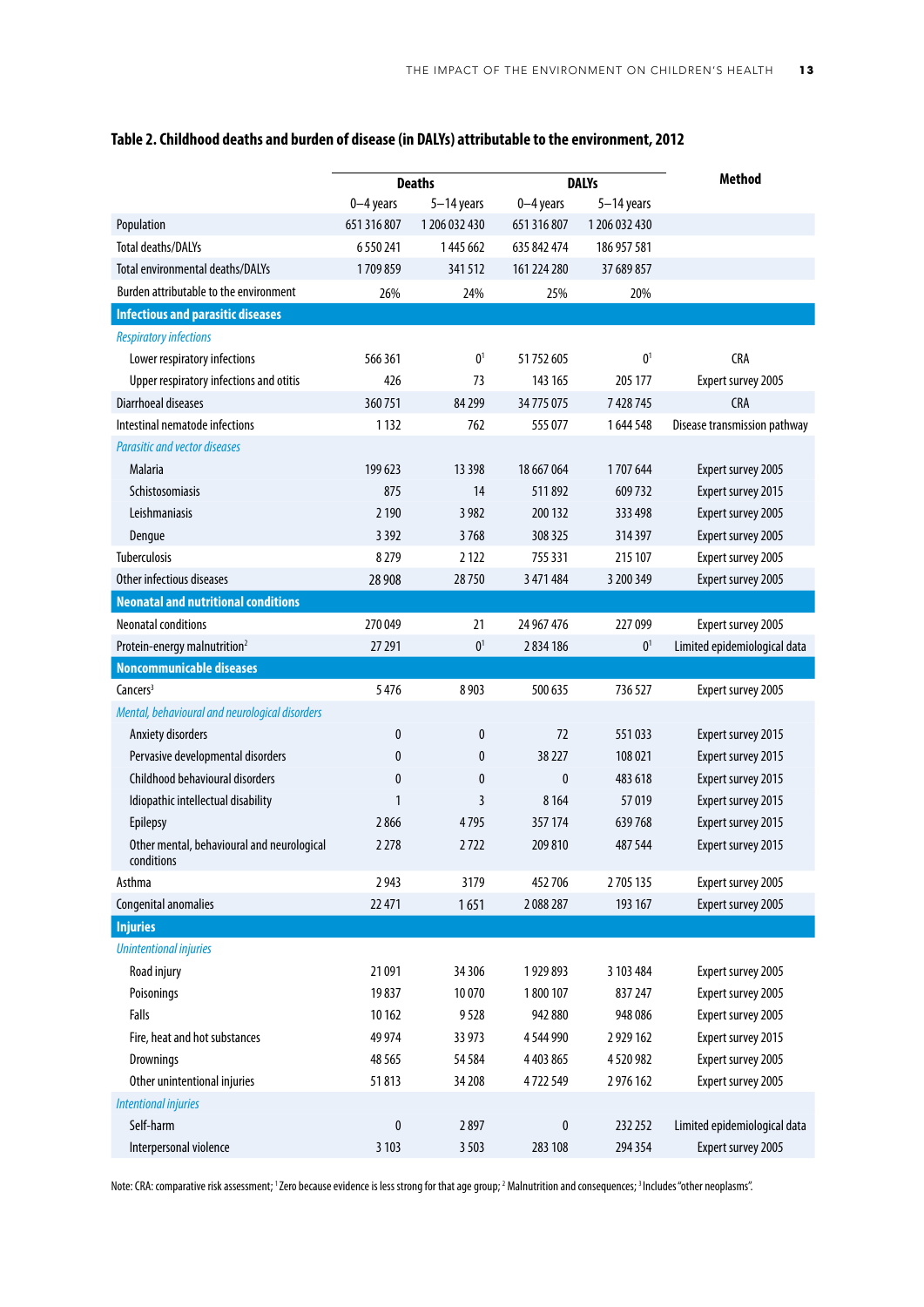

#### **Figure 2. Percentage of disease group of total environmental disease burden (in DALYs), by age group, 2012**

#### **Figure 3. Selected diseases in children under five years with strong environmental contributions globally, 2012**



Note: Percentages within bars relate to the environmental share of the respective disease.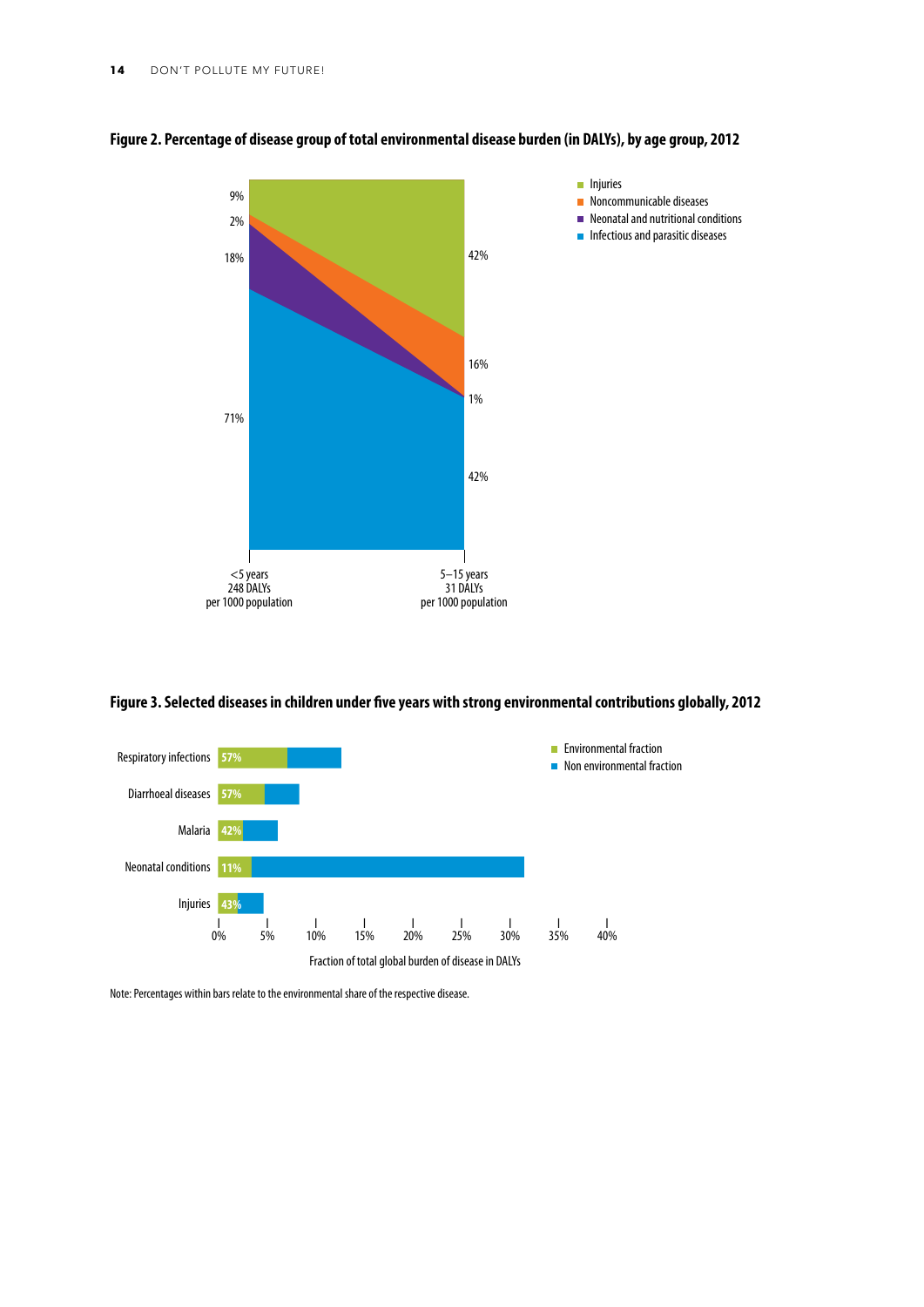

#### **Figure 4. Total age-standardized DALY rate attributable to the environment in children under five years, by region and disease group, 2012**

Note: High-income countries are listed separately, the remaining regions contain low- and middle-income countries only.

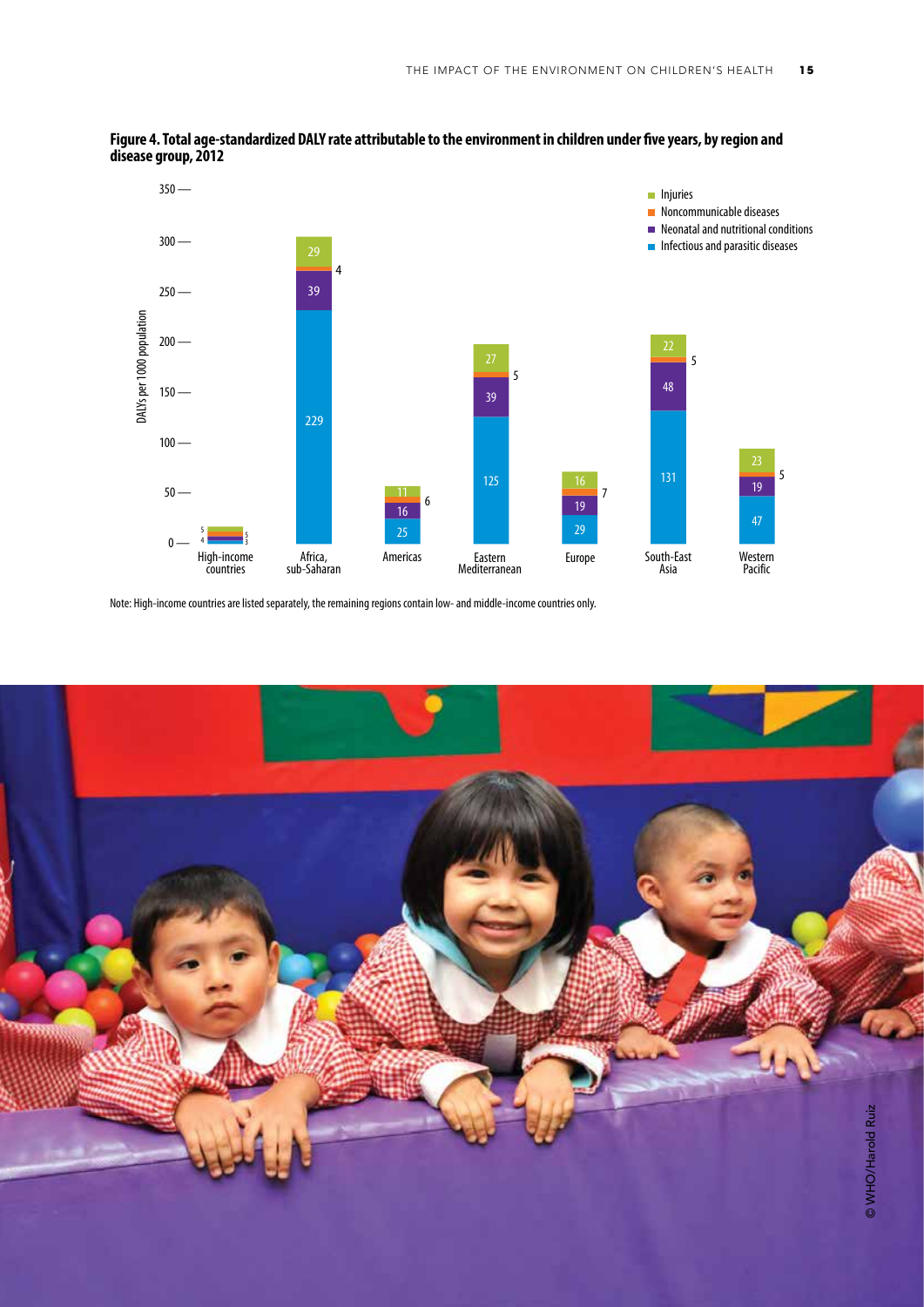## Selected interventions by disease group

## Infectious and parasitic diseases

- $\checkmark$  It is estimated that a 75% reduction in cookstove smoke reduces child pneumonia between 22% and 46% in specific settings, and one study found that increased handwashing reduced pneumonia by 50% *(143, 144)*. The RESPIRE study, the first randomized controlled trial on improved solid fuel stoves, suggests a mean carbon monoxide exposure reduction of 50% was required to reduce physiciandiagnosed childhood pneumonia *(145)*.
- $\checkmark$  Interventions that improved access to drinking-water, sanitation and hygiene effectively reduced diarrhoeal morbidity in children (by 45%, 28% and 23% respectively) *(20, 21)*.
- $\checkmark$  Environmental management interventions acting on the habitat of mosquitoes showed large reductions in malaria infections in children *(146)*. Results are consistent with a Cochrane systematic review on mosquito larval source management in water bodies that included studies on children and adults in malaria-endemic areas *(147*.
- $\checkmark$  Access to and use of facilities for the safe disposal of human excreta, use of treated water and soap and handwashing before eating and after defecation have shown to reduce the likelihood of intestinal nematode infections. Many of the included studies examined infections in children *(148)*.
- Comprehensive community control programmes successfully reduced schistosomiasis prevalence *(149, 150)*.
- $\checkmark$  Integrated vector management (IVM) was shown to be the most effective dengue vector control measure to reduce dengue vector infested houses and water containers *(151)*.
- $\checkmark$  Interventions and strategies to reduce exposure to solid fuel smoke and unsafe water, sanitation and hygiene are provided in the following WHO guidelines and plans *(152–158)*.

### Neonatal and nutritional conditions

- $\checkmark$  Indoor tobacco smoke-free legislation in Belgium was associated with significant reductions in preterm birth risk *(159)*. Similar results were seen after an introduction of a citywide smoke-free policy in the United States of America *(160)*.
- $\checkmark$  A systematic review and meta-analysis on interventions to improve water quality, water supply, sanitation and hygiene practices found suggestive evidence that those interventions can improve nutritional status in children *(66)* .

#### Noncommunicable diseases

- $\checkmark$  The US Preventive Services Task Force recommends counselling children, adolescents and young adults with fair skin about minimizing exposure to ultraviolet radiation to prevent skin cancer *(161)*.
- $\checkmark$  Interventions decreasing the exposure to house dust might reduce physician-diagnosed asthma in high-risk children *(162)*.
- $\checkmark$  Tailored multifaceted interventions reducing several environmental asthma triggers are promising to reduce morbidity in children with asthma *(163)*.Smoke-free legislation reduced hospital attendance for childhood asthma by about 10% *(164)*.
- $\checkmark$  The European (EUROCAT and EUROPLAN) "Recommendations on Policies to Be Considered for the Primary Prevention of Congenital Anomalies in National Plans and Strategies on Rare Diseases" list evidencebased actions for the reduction of congenital anomalies in Europe and include reduction of exposures to methylmercury, second-hand tobacco smoke and endocrine disruptors *(165)*.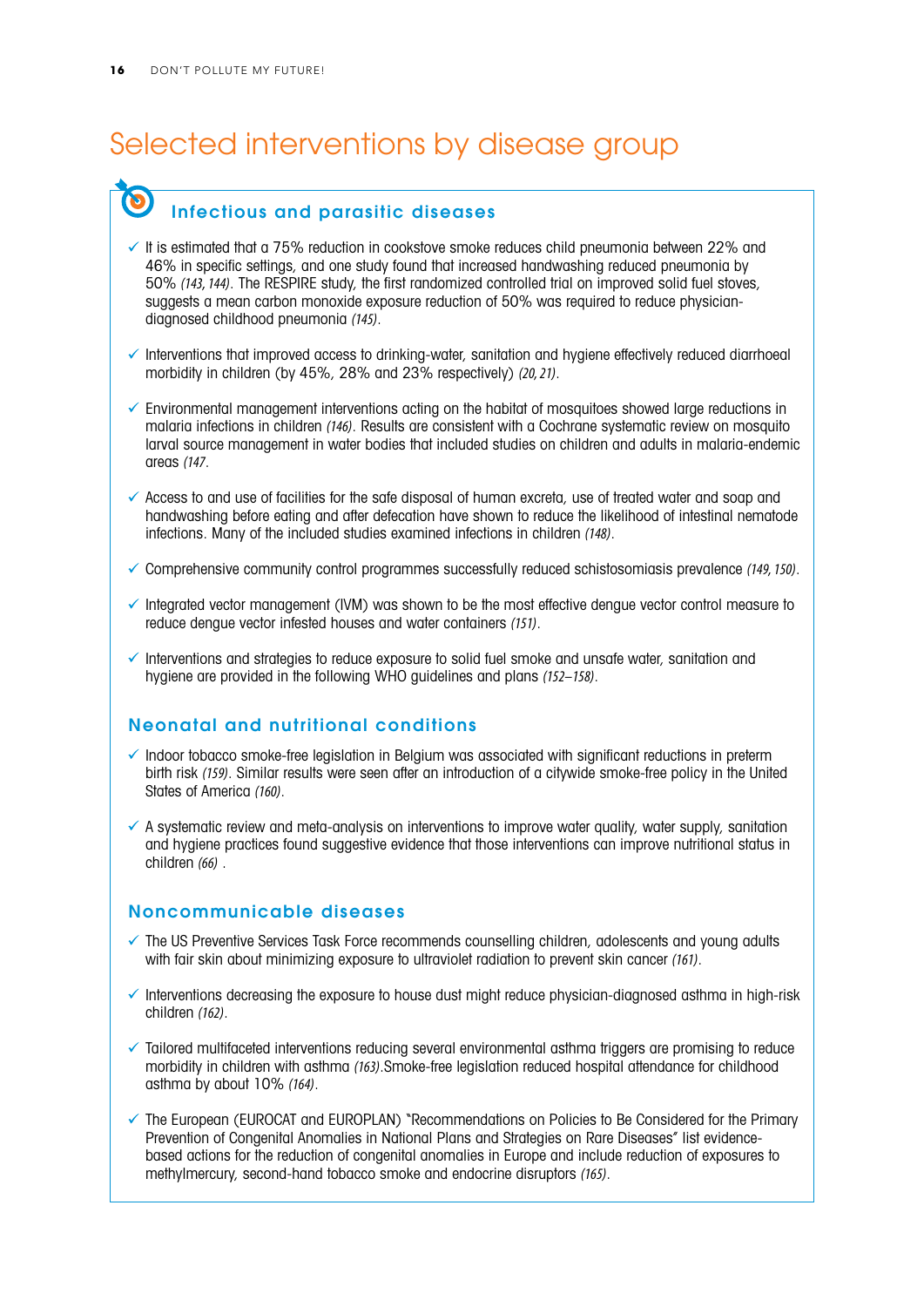#### Injuries

- $\checkmark$  Child restraints reduce infant deaths by approximately 70% and deaths among small children by between 54% and 80% *(107)*.
- $\checkmark$  Home safety interventions were effective in increasing the proportion of families with safe hot water temperature, functional smoke alarms, a fire escape plan, storing medicines and cleaning products out of children's reach, having the poison centre numbers accessible and having fitted stair gates *(166)*.
- $\checkmark$  A drowning prevention intervention for children aged between 4 and 12 years in Bangladesh, including swimming lessons, increased supervision, raised risk awareness, and water safety and safe rescue skills, decreased the risk of drowning by more than 90%. Collective supervision of children between one and five years in child-care centres reduced drownings by more than 80%. Both interventions were evaluated as being very cost-effective *(167)*.
- Pool fencing reduces the risk of drowning or near drowning in children by about 73% *(168)*.

## Selected economic evaluations by disease group

## Infectious and parasitic diseases

- Interventions that improved water supply, water quality and access to sanitation were shown to be costeffective and cost-beneficial. A US\$ 1 investment led to a return of between US\$ 5 and US\$ 6 *(169)*.
- Hygiene promotion in six low-income countries was promoted at costs ranging from US\$ 1.05 to US\$ 1.74 per person per year and was highly effective in reducing open defecation and improving personal hygiene *(170)*.
- National behaviour change handwashing programmes in India and China would produce large economic gains from reduced diarrhoea and acute respiratory infections such as a 92-fold return to investment in India and a 35-fold return to investment in China *(171)*.
- Environmental management, including vegetation clearance, modification of river boundaries, draining swamps, oil application to open water bodies and house screening, strongly reduced malaria mortality and morbidity in sub-Saharan Africa at an estimated cost of US\$ 858 per malaria death and US\$ 22.20 per malaria attack averted. The strategy would become more cost-effective in the longer term, as maintenance costs are much lower, with an estimated US\$ 22–92 per DALY averted *(172)*.
- An integrated environmental schistosomiasis control programme was more cost-beneficial than a health sector-confined programme based on diagnosis and treatment of humans and cattle, health education and focal mollusciciding *(173, 174)*. Also, an evaluation of the integrated Chinese national schistosomiasis control programme emphasizing environmental management for snail control and health education, concluded that US\$ 6.20 was gained for every US\$ 1 spent *(175)*.
- Integrated vector management (IVM) in Cuba was more efficient and effective than routine dengue vector control. The average cost-effectiveness ratio was US\$ 831 per focus for IVM and US\$ 2 466 for routine vector control *(176)*.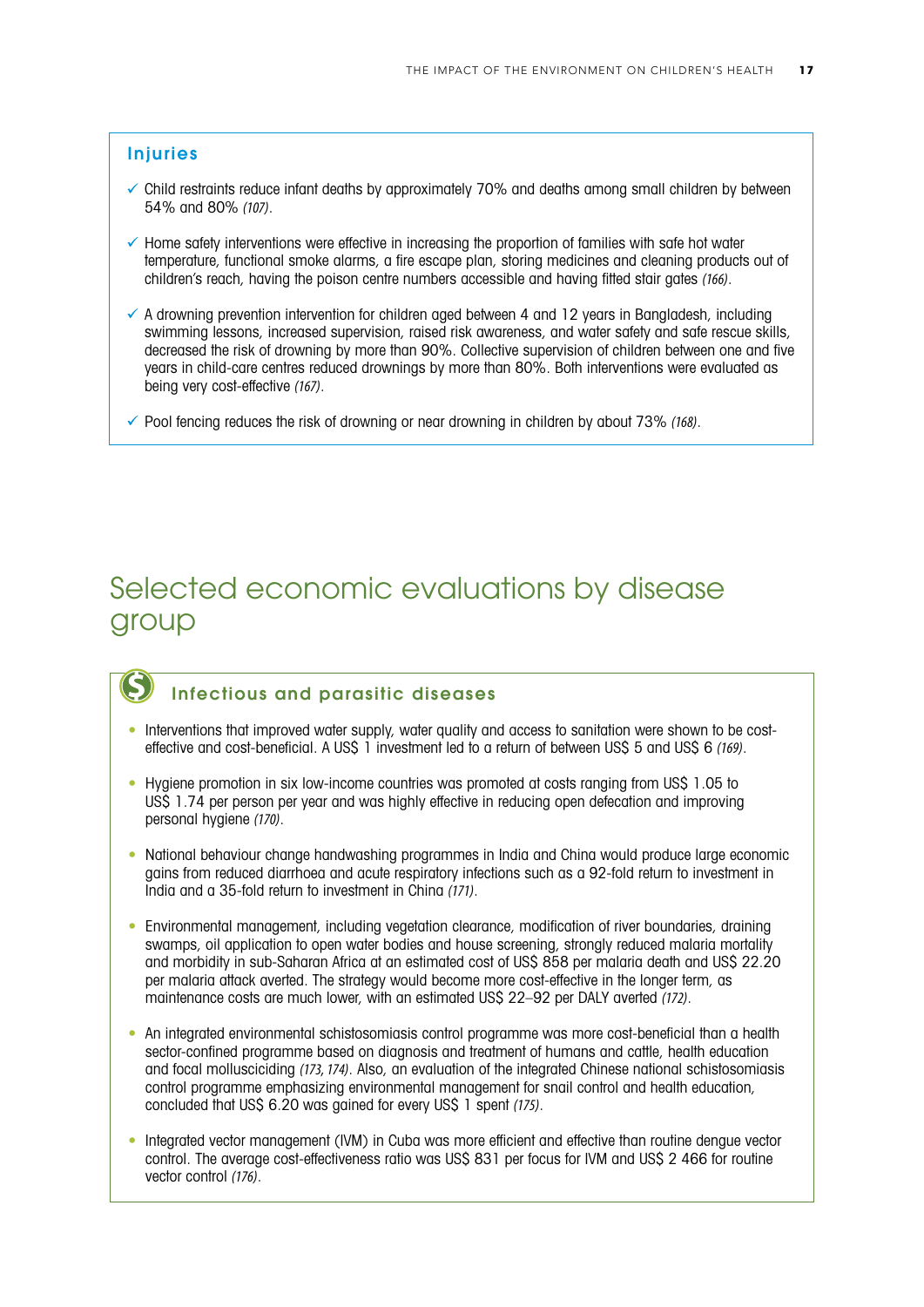#### Noncommunicable diseases

- An evaluation of the The SunWise School Program, a school-based sun safety education programme for children in the United States of America, concluded that for every US\$ 1 invested, between US\$ 2 and US\$ 4 in medical care costs and productivity losses were saved *(177)*.
- Lead-safe window replacements in all pre-1960 homes in the USA would yield considerable monetary benefits from increased lifetime earnings through prevented IQ loss in children. Additional benefits include, for example, avoided attention deficit hyperactivity disorders and reduced crime and delinquency *(178)*.
- Lead paint hazard control in homes to prevent children's exposure would vield a net saving of US\$ 181–269 billion in the United States of America if considering costs of health care, lifetime earnings, tax revenue, special education, attention deficit disorder and direct costs of crime associated with elevated lead exposure *(179)*.
- The annual childhood asthma-related costs attributable to air pollution in two United States of America communities were large (estimated at US\$ 18 million) and mainly borne by the children's families *(180)*. Exposure to PM<sub>2.5</sub> was positively associated with increased costs of childhood asthma hospitalizations *(181)*.
- Dampness and mould exposure in the home were estimated to lead to US\$ 3.5 billion annual asthma costs in the United States of America *(182)*.
- Different environmental interventions were judged as cost-effective strategies against childhood asthma, including housing interventions *(183)*, multi-component interventions reducing a range of indoor asthma triggers *(184)* and environmental education *(185, 186)*.
- Costs of childhood asthma attributable to the environment were US\$ 1 550 million in the European Union in 2008 *(187)*.
- A study in the European Union estimated the annual economic costs of the health and economic effects of endocrine disrupting chemical exposure in all age groups to be €163 billion and 1.28% of gross domestic product. The study estimated that organophosphate pesticides alone cost an estimated €146 billion a year in the European Union through IQ loss and intellectual disability *(188)*.

#### **Injuries**

- A study in the United States of America found that the ratio of the costs of smoke detectors to the savings in health-care costs was 1:26 *(189)*. Another study estimated benefit-cost ratio of 2.1 and 2.3 for smoke detector giveaway and installation programmes respectively *(190)*.
- In 1992, a campaign against hot water scalds was launched in Australia, and a law was implemented to limit bathroom water temperature to 50°C. Following that campaign, rates of the most serious scalds declined by 30%, resulting in an annual saving to the health-care system of between Aus\$ 3.8–6.5 million *(191)*.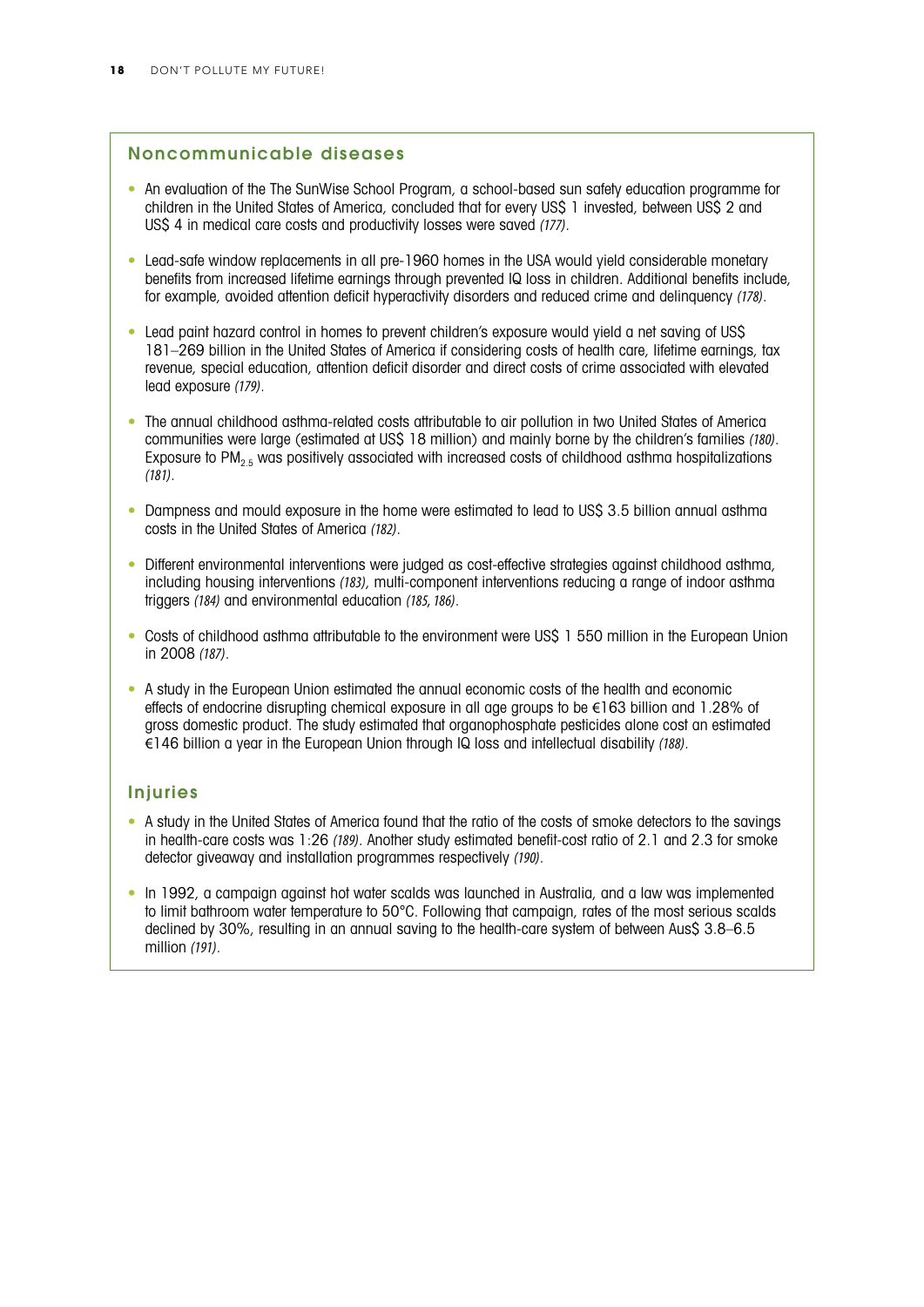## Children's environmental health and the Sustainable Development **Goals**

The United Nations has recently developed and published a series of Sustainable Development Goals which provide strong targets for reducing the disease burden from environmental risks for children around the world.

#### **Goal 1: End poverty in all its forms everywhere.**

Poverty is a major determinant of ill health in children. Many environmental hazards such as unsafe water and sanitation and air pollution disproportionately affect poor children and those living in lower income countries. Adverse environmental impacts

often increase poverty among families and communities through, for example, increased healthcare expenditures, less childhood education and lost income. Land degradation, desertification and extreme weather events resulting from climate change can have large detrimental impacts on livelihoods and poverty.



 $1<sup>10</sup>$  poverty

**AYAA** 

### **Goal 2: End hunger, achieve food security and improved nutrition, and promote sustainable agriculture.**

Climate change, land degradation and desertification impact food and water supplies and threaten nutrition and health, especially among children. Unsafe water,

sanitation and hygiene can contribute to childhood undernutrition through repeated diarrhoeal diseases and intestinal worms. On the other hand, poor nutrition can lead to overweight and obesity already in childhood – risk factors for many chronic diseases in later life.



#### **Goal 3: Ensure healthy lives and promote well-being for all at all ages.**

Over one quarter of the global disease burden in children under five years can be attributed to the environment. The greatest potential for health gains through healthy environments can be achieved in this age group.

| QUALITY<br>Education |  |  |  |  |
|----------------------|--|--|--|--|
|                      |  |  |  |  |

### **Goal 4: Ensure inclusive and equitable quality education and promote lifelong learning opportunities for all.**

Inadequate sanitation facilities in schools may prevent children, particularly girls, from attending primary school. Inadequate access to safe water and energy

sources through deforestation, land degradation and desertification may require children to spend substantial amounts of time fetching water and wood, which may interfere with school attendance. Children may also need to look after younger siblings who get sick due to repeated infections from poor water and sanitation or smoke from unclean fuels used for cooking or heating. Furthermore, environmental exposures that happen inside school buildings, such as to asbestos, lead, certain chemicals and mould, threaten children's health and development. Ensuring access to basic services and resources can improve nutrition – a prerequisite for productivity and learning ability.



#### **Goal 5: Achieve gender equality and empower all women and girls.**

Inadequate access to safe water and clean energy sources often requires fetching water and collecting wood over considerable distances. Often girls are considered responsible for these hard, time-consuming and even dangerous tasks. This time could instead be dedicated to education, empowerment activities or leisure time.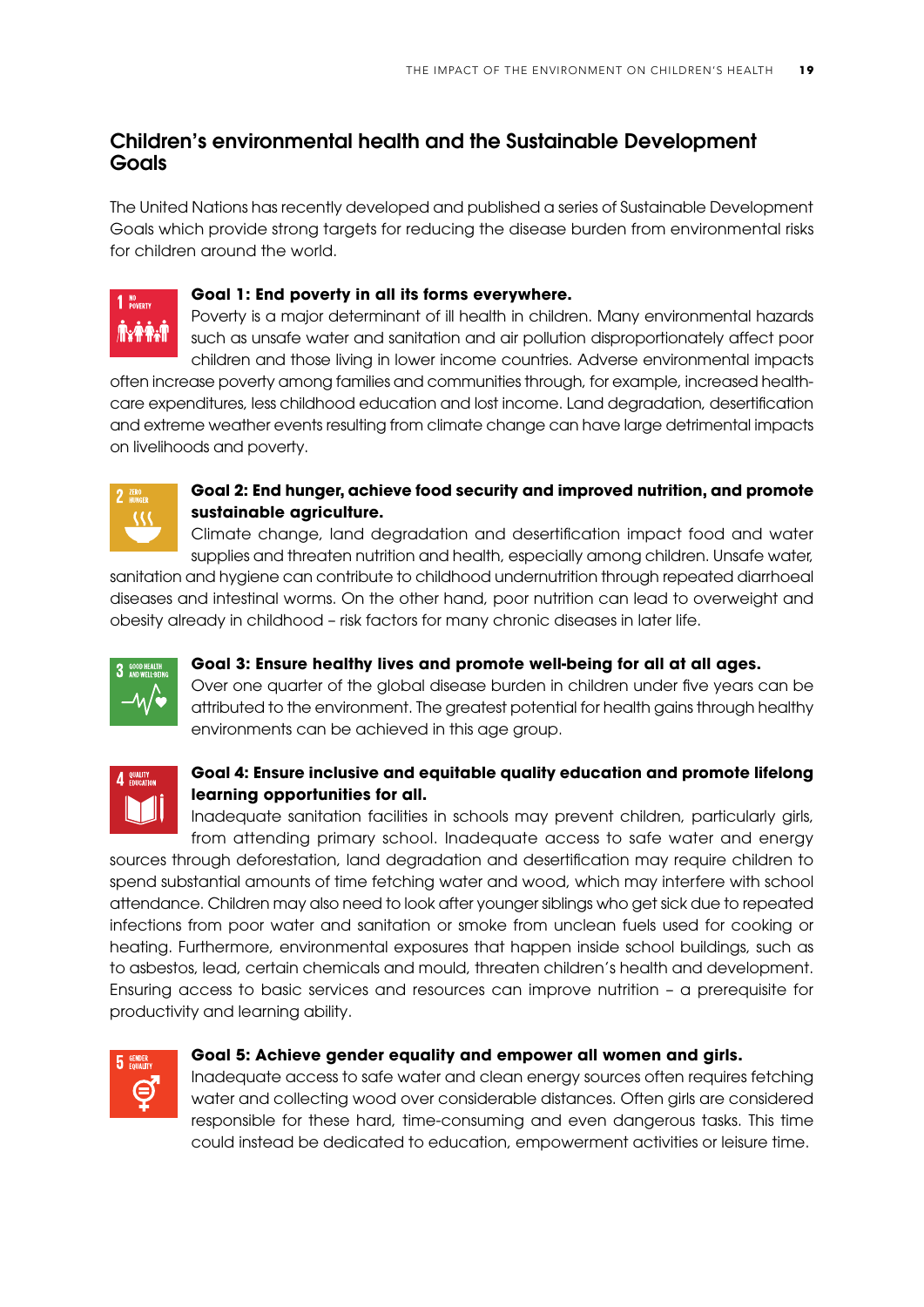

## **Goal 6: Ensure availability and sustainable management of water and sanitation for all.**

Safe and adequate water, sanitation and hygiene could save more than 350 000 deaths in children under five years annually, representing 5.5% of total deaths in that

age group. Inadequate sanitation, including open defecation, may contaminate water sources and environments where children live and play, and cause repeated infections which hamper their growth and nutrition. Global environmental change, population growth and water over use may put further pressure on access to safe water and adequate sanitation.



#### **Goal 7: Ensure access to affordable, reliable, sustainable and modern energy for all.**

Access to clean fuels for cooking and heating will reduce exposure to household air pollution, which caused more than 500 000 deaths in children under five years in 2012, and will also be an important step in tackling climate change and deforestation.



#### **Goal 8: Promote inclusive and sustainable economic growth, employment and decent work for all.**

Many million children worldwide are exposed to child labour and hazardous work. Ending child labour is crucial to allow these children to enjoy their childhood and

realize their full potential.



### **Goal 9: Build resilient infrastructure, promote inclusive and sustainable industrialization and foster innovation.**

Resilience, sustainable industrialization and innovation are all required to progress towards a more health-protective environment. Critical changes are needed to

mitigate key environmental health risks such as climate change, air pollution and unsafe water and inadequate sanitation, which can have detrimental effects on children's health. Access to electricity and safe and appropriate water, sanitation and hygiene in households and institutions like hospitals and schools will especially benefit children's health.



#### **Goal 10: Reduce inequality within and among countries.**

Children from different socioeconomic, cultural and geographic backgrounds experience different levels of environmental risks. Improving the environment for those most affected will greatly contribute to reducing inequalities in health, access

to services, income and education.



### **Goal 11: Make cities and human settlements inclusive, safe, resilient and sustainable.**

In a world becoming increasingly urbanized, more children now than before are living in cities. Key environmental risks include air pollution, unsafe water, sanitation,

hazardous waste and road accidents. Some 92% of the world's population live in places where air pollution exceeds WHO limits. Walkable neighbourhoods promoting physical activity in childhood teaches children healthy habits and helps to avoid overweight, obesity and related chronic diseases. Climate change, land degradation and desertification threaten community resilience. Adequate housing protects children from unintentional injuries and offers them a secure place to thrive.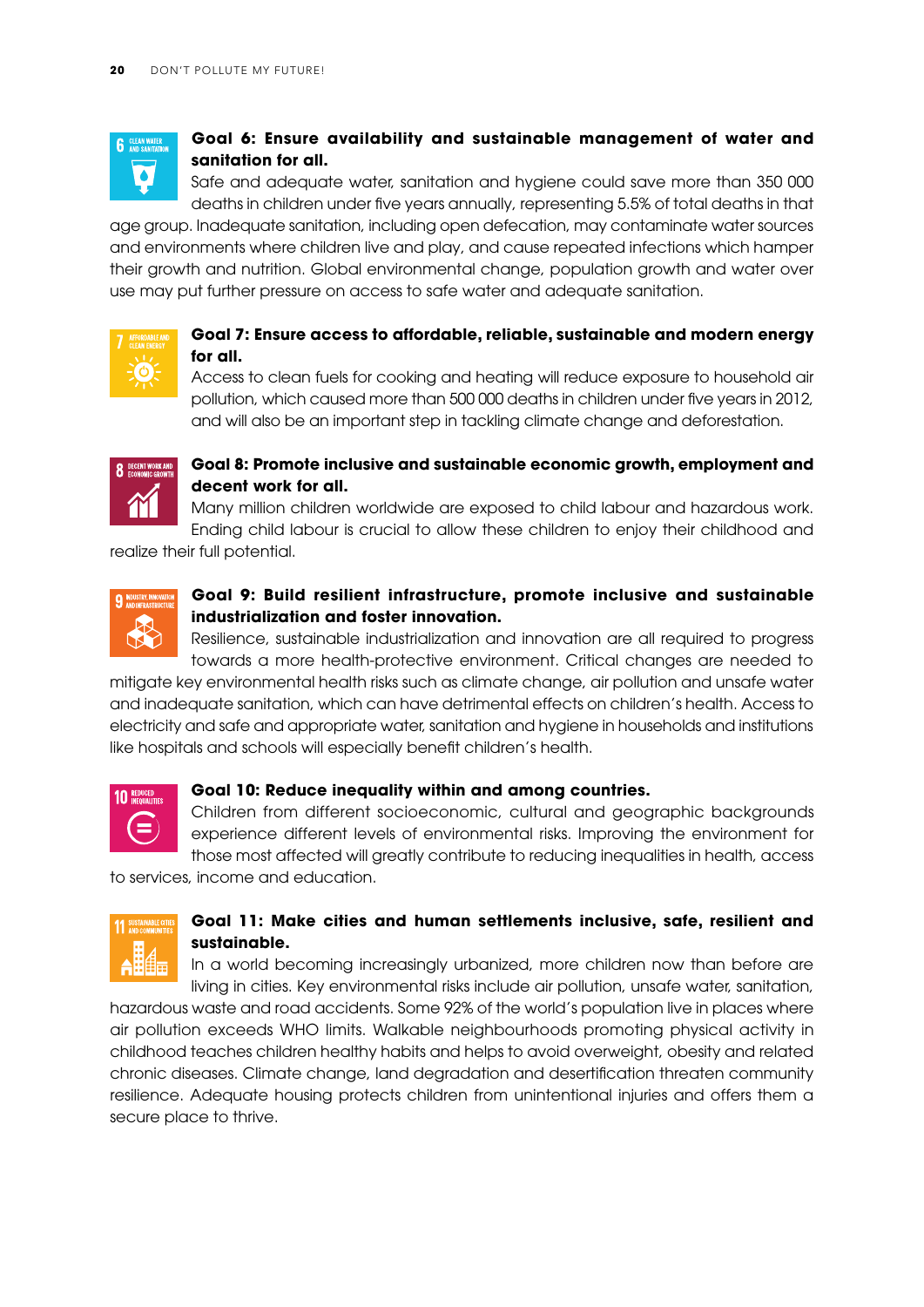

#### **Goal 12: Ensure sustainable consumption and production patterns.**

Sustainable consumption and production, including the management of hazardous waste, are closely linked to key environmental risks such as ambient air pollution, exposure to chemicals, and water and sanitation which can be detrimental for

children's health. These are crucial to maintaining a healthy environment and planet that will meet the needs of future generations.



#### **Goal 13: Take urgent action to combat climate change and its impacts.**

Climate change is one of the major health challenges of the future and its mitigation a prerequisite for sustainable development. Climate change is related to many of the SDGs, affecting water resources, food production, desertification, air pollution

and, therefore, human health. Children are likely to be particularly affected through increases in diarrhoea, malnutrition and vector-borne diseases.



#### **Goal 14: Conserve and sustainably use the oceans, seas and marine resources for sustainable development.**

Sustainable use of oceans has many links with environmental determinants of health. Examples include oceans as a sustainable food resource, and the need for adequate

sanitation regarding excreta management.



### **Goal 15: Protect, restore and promote sustainable use of terrestrial ecosystems, sustainably manage forests, combat desertification, and halt and reverse land degradation and halt biodiversity loss.**

Forests and stable ecosystems are critical for the world's climate, food and water supplies, and protect against soil erosion and natural disasters. Deforestation, land degradation and desertification contribute to climate change, and may increase respiratory diseases through burning of solid fuels and prevalence of vector-borne diseases. Biodiversity loss further threatens food and water supplies, ecosystems and community resilience against natural disasters.



#### **Goal 16: Promote peaceful and inclusive societies for sustainable development, provide access to justice for all and build effective, accountable and inclusive institutions at all levels.**

Inequitable access to ecosystem services, such as safe water and energy sources, and extreme weather events are potential sources of conflict, displacement, inequality and exclusion. Today about half of the world's refugees are children *(7).* Armed conflict has escalated in many countries, putting more children at risk of displacement.



### **Goal 17: Strengthen the means of implementation and revitalize the global partnership for sustainable development.**

Both health and non-health sector actors at local and global level can and need to take joint action to effectively address environmentally mediated causes of

disease. Many alliances already exist in the field of children's environmental health which need to be strengthened and reinforced, harnessing the full range of policy tools, strategies and technologies that are already available.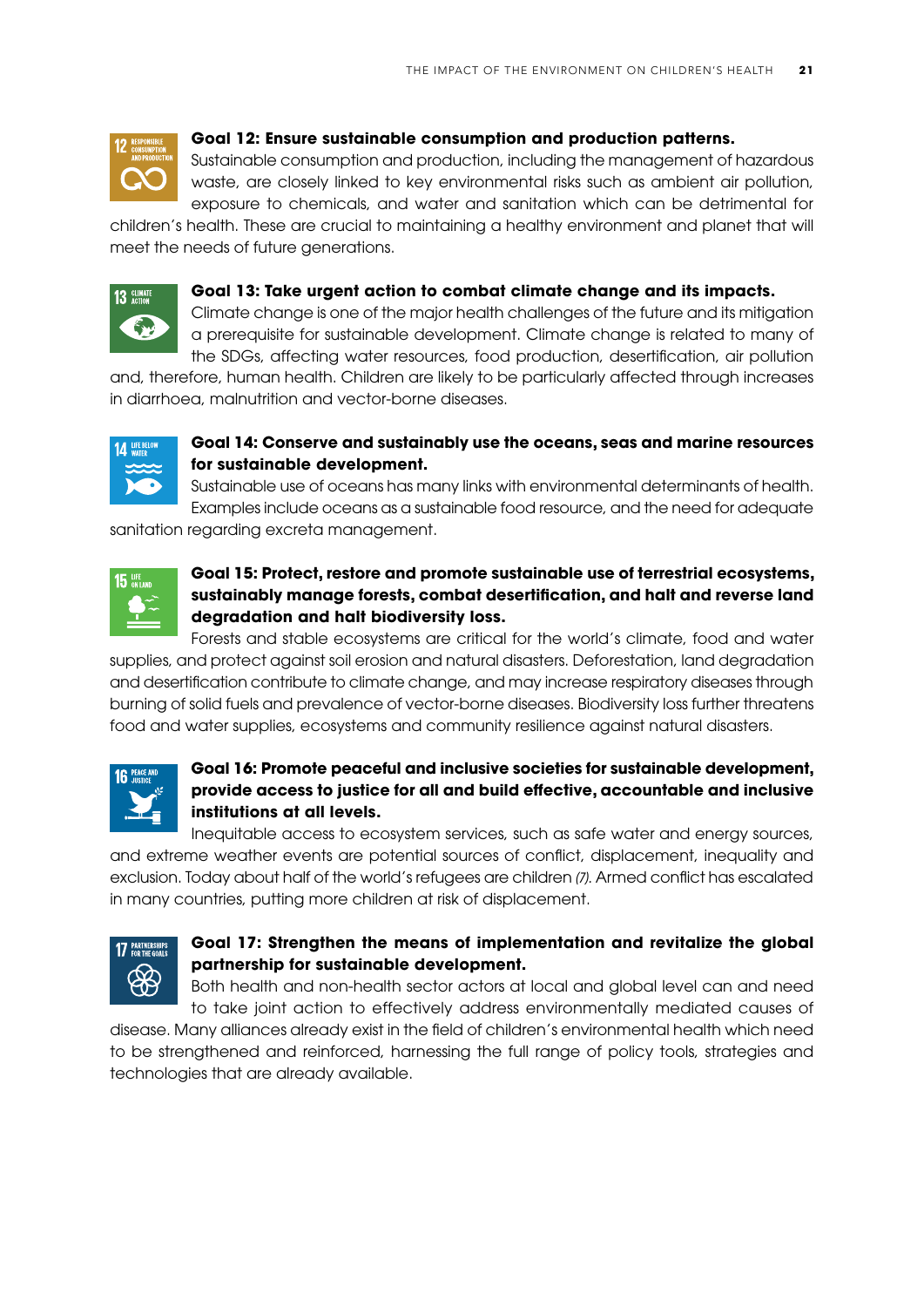## Conclusions

#### **Reducing environmental risks could prevent a quarter of childhood deaths and disease** Childhood deaths  $25%$ Disease burden in children

Some 26% of childhood deaths and 25% of the total disease burden in children were attributed to environmental exposures in 2012. This estimate indicates the potential burden of disease that could be prevented by environmental interventions.

The disease burden from environmental risks based on these calculations is especially large in children under five years of age and is largely composed of infectious and parasitic diseases and neonatal and nutritional conditions. In children 5 to 15 years old, injuries and noncommunicable diseases become relatively more important. The largest contributors to environmental DALYs in children under five years are respiratory infections, followed by diarrhoeal diseases and neonatal conditions. The bulk of the disease burden in children attributable to the environment occurs in low- and middle income countries.

Many adverse environmental exposures such as to chemicals during childhood lead to disease or early death at adult age *(19)*. Preventing these exposures during childhood could therefore contribute importantly to reducing the growing worldwide numbers of diabetes, cardiovascular diseases and cancer.

Effective preventive interventions exist that protect children from adverse environmental exposures, many of which are listed in this report. A strong focus on primary prevention through reducing environmental risks will not only improve children's health but also lead to healthcare savings. The environment is a key element of protecting children's health and reducing health inequalities. Intersectoral action such as between the health, energy, transport, industry/ commerce, housing and water sectors will be required to appropriately reduce environmental risks. Interventions that reduce environmental risks have the potential to greatly contribute to achieving the Sustainable Development Goals and these interventions generally benefit health, the climate, the environment and overall development at the same time.

While the relationship between environmental risks and many infectious diseases has been documented quite extensively, the early life exposures leading to longer term effects, in particular, in the area of noncommunicable diseases, have not yet been assessed extensively. They are more difficult to gather due to the delayed effect between exposure and outcome. Targeted research would establish the evidence base to act to improve children's environmental health.

Interdisciplinary science has made tremendous advances in helping to understand the role environmental exposures play in increasing disease risk, including: genetics; the potential of environmentally induced epigenetic changes to increase disease risk; GIS spatial technologies to improve exposure assessment; biomarker development to link exposures to disease risk; functional imaging to improve early disease assessment; among others. As science is alerting us to greater potential consequences of environmental exposures affecting not only a child's lifespan but also subsequent generations, the urgency to critically evaluate exposures and act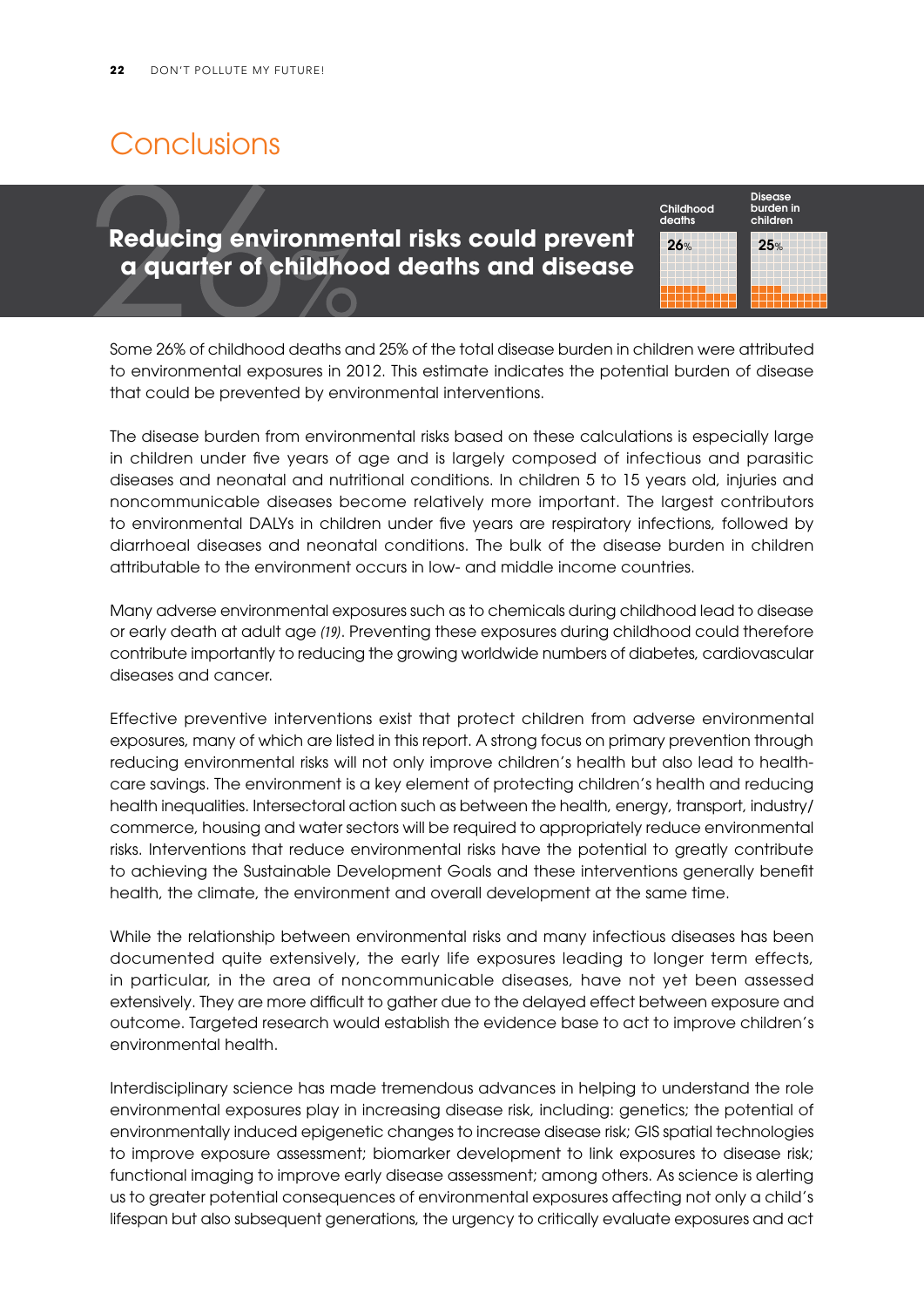collectively to avoid or reduce exposures is increasing. Awareness of the state of the science is not enough. Careful consideration of social and economic impacts on vulnerable groups and a multisectoral approach are required to solve environmental health dilemmas *(193)*.

In the last century genetic inheritance predicted an individual's health. Environmental factors considered modifiable have been the focus of protective policies. Current epigenetic research is identifying mechanisms and pathways where modifiable environmental factors may be affecting gene expression and activity that is capable of affecting future generations *(194)*. These potential transgenerational effects are particularly concerning and speak to the importance of considering long-term protective policies where immediate benefits may not be measurable.

Escalation of research interest is leading to new knowledge on windows of vulnerability that increase feasibility for targeted and specific actions *(195, 196)*. The current focus on the prenatal life stage is identifying opportunities to, at least in theory, reduce or eliminate disease risk. By reducing or eliminating exposure to environmental neurotoxins the incidence of neurodevelopmental behavioural disorders could be reduced *(82)*. However, while it is possible to eliminate some developmental neurotoxins, such as lead or tobacco smoke, eliminating others will be much more difficult *(82)*. New knowledge identifying fetal origins of adult chronic diseases promise significant opportunities for protective actions.

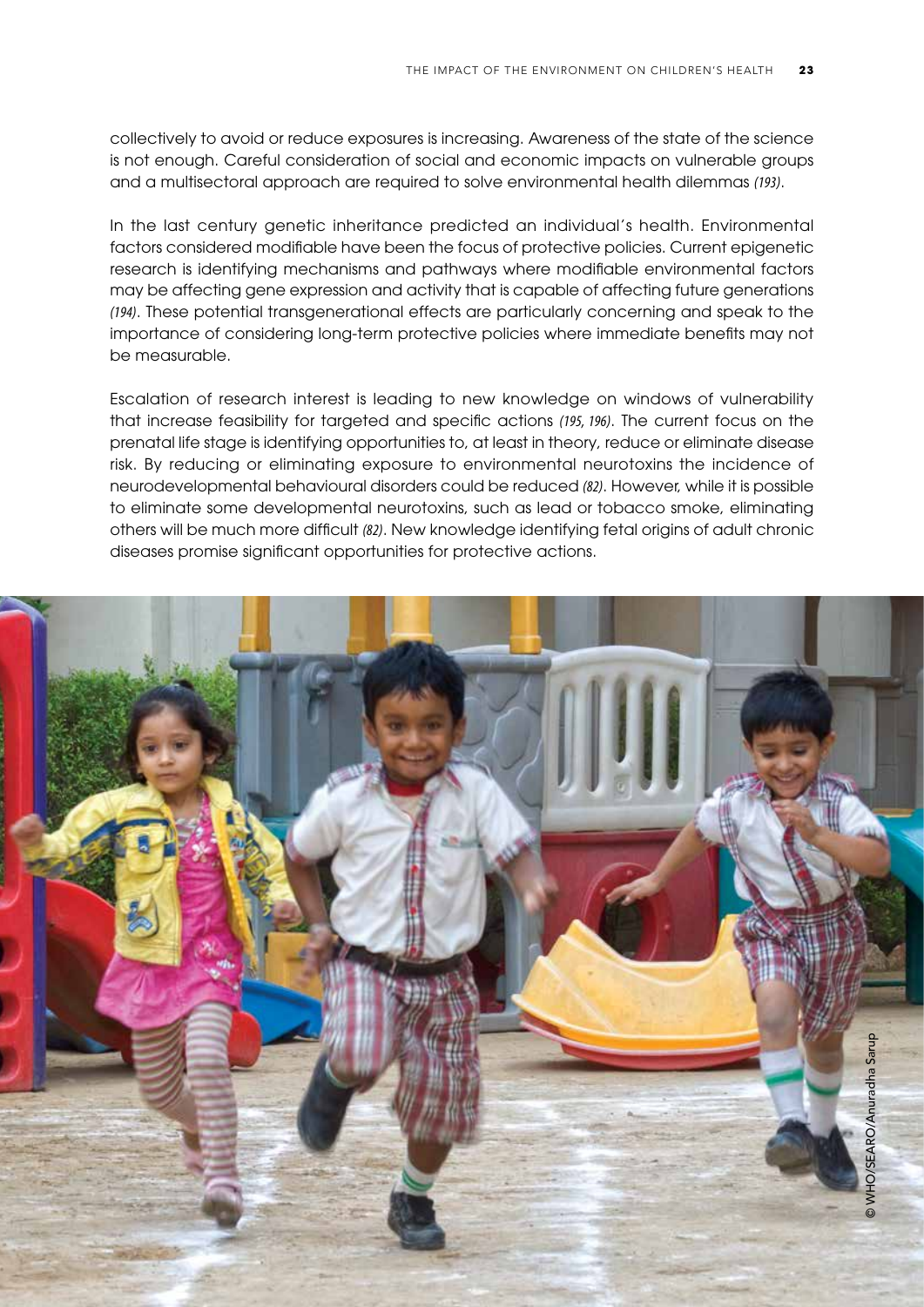## **References**

- 1. UNICEF, WHO, World Bank, UN-DESA Population Division. Levels and trends in child mortality 2015. New York: United Nations Children's Fund; 2015.
- 2. WHO. Global Health Observatory (GHO) data: Causes of child mortality [website]. Geneva: World Health Organization; 2016 (http://www. who.int/gho/child\_health/mortality/causes/en/, accessed 21 October 2016).
- 3. Prüss-Ustün A, Wolf J, Corvalán C, Bos R, Neira M. Preventing disease through healthy environments: A global assessment of the environmental burden of disease from environmental risks. Geneva: World Health Organization; 2016.
- 4. Mead MN. Contaminants in Human Milk: Weighing the Risks against the Benefits of Breastfeeding. Environ Health Perspect. 2008;116(10):A426-A34.
- 5. Mogensen UB, Grandjean P, Nielsen F, Weihe P, Budtz-Jørgensen E. Breastfeeding as an Exposure Pathway for Perfluorinated Alkylates. Environ Sci Technol. 2015;49(17):10466-73.
- 6. WHO, UNEP. Healthy Environments for Healthy Children, key messages for action. Geneva: World Health Organization, United Nations Environment Progamme; 2010.
- 7. WHO. Pneumonia: Fact sheet [website]. Geneva: World Health Organization; 2016 (http://www.who.int/mediacentre/factsheets/fs331/en/, accessed 6 October 2016).
- 8. WHO. Ambient air pollution: A global assessment of exposure and burden of disease. Geneva: World Health Organization; 2016.
- 9. WHO. Global Health Observatory (GHO) data: Child health [website]. Geneva: World Health Organization; 2016 (http://www.who.int/gho/ child\_health/en/, accessed 21 October 2016).
- 10. Bush RK, Portnoy JM, Saxon A, Terr AI, Wood RA. The medical effects of mold exposure. Journal of Allergy and Clinical Immunology. 2006;117(2):326-33.
- 11. Darrow LA, Klein M, Flanders WD, Mulholland JA, Tolbert PE, Strickland MJ. Air pollution and acute respiratory infections among children 0-4 years of age: an 18-year time-series study. Am J Epidemiol. 2014;180(10):968-77.
- 12. Duse M, Caminiti S, Zicari AM. Rhinosinusitis: prevention strategies. Pediatric Allergy and Immunology. 2007;18(s18):71-4.
- 13. Fisk WJ, Eliseeva EA, Mendell MJ. Association of residential dampness and mold with respiratory tract infections and bronchitis: a metaanalysis. Environmental Health. 2010;9(1):1.
- 14. IHME. GBD 2013, GBD Compare [website]. Institute for Health Metrics and Evaluation (IHME); (http://vizhub.healthdata.org/gbd-compare/, accessed 13 January 2016).
- 15. Jaakkola JJ, Paunio M, Virtanen M, Heinonen OP. Low-level air pollution and upper respiratory infections in children. Am J Public Health. 1991;81(8):1060-3.
- 16. Jones LL, Hassanien A, Cook DG, Britton J, Leonardi-Bee J. Parental smoking and the risk of middle ear disease in children: a systematic review and meta-analysis. Archives of pediatrics & adolescent medicine. 2012;166(1):18-27.
- 17. Reh DD, Higgins TS, Smith TL. Impact of tobacco smoke on chronic rhinosinusitis: a review of the literature. Int Forum Allergy Rhinol. 2012;2(5):362-9.
- 18. Bonjour S, Adair-Rohani H, Wolf J, Bruce NG, Mehta S, Pruss-Ustun A, et al. Solid fuel use for household cooking: country and regional estimates for 1980-2010. Environ Health Perspect. 2013;121(7):784-90.
- 19. Sly PD, Carpenter DO, Van den Berg M, Stein RT, Landrigan PJ, Brune-Drisse M-N, et al. Health Consequences of Environmental Exposures: Causal Thinking in Global Environmental Epidemiology. Annals of Global Health. 2016;82(1):3-9.
- 20. Freeman MC, Stocks ME, Cumming O, Jeandron A, Higgins JP, Wolf J, et al. Hygiene and health: systematic review of handwashing practices worldwide and update of health effects. Trop Med Int Health. 2014;19(8):906-16.
- 21. Wolf J, Prüss-Ustün A, Cumming O, Bartram J, Bonjour S, Cairncross S, et al. Assessing the impact of drinking-water and sanitation on diarrhoeal disease in low-and middle-income settings: A systematic review and meta-regression. Trop Med Int Health. 2014;19(8):928–42.
- 22. Pruss-Ustun A, Bartram J, Clasen T, Colford JM, Jr., Cumming O, Curtis V, et al. Burden of disease from inadequate water, sanitation and hygiene in low- and middle-income settings: a retrospective analysis of data from 145 countries. Trop Med Int Health. 2014;19(8):894- 905.
- 23. WHO. World Malaria Report 2016. Geneva: World Health Organization; 2016.
- 24. Muir D. Anopheline mosquitoes: vector reproduction, life cycle and biotope. Malaria, Principles and practices of malariology. New York: Churchill Livingstone; 1988.
- 25. WHO. Dengue and severe dengue: Fact sheet [website]. Geneva: World Health Organization; 2016 (http://www.who.int/mediacentre/ factsheets/fs117/en/, accessed 15 June 2015).
- 26. Colón-González FJ, Fezzi C, Lake IR, Hunter PR. The Effects of Weather and Climate Change on Dengue. PLOS Negl Trop Dis. 2013;7(11):e2503.
- 27. WHO. Global strategy for dengue prevention and control 2012-2020. Geneva: World Health Organization; 2012.
- 28. WHO. Soil-transmitted helminth infections [website]. Geneva: World Health Organization; 2016 (http://www.who.int/mediacentre/factsheets/ fs366/en/, accessed 22 June 2016).
- 29. Prüss-Ustün A, Kay D, Fewtrell L, Bartram J. Unsafe water, sanitation and hygiene. In: Ezzati M, Lopez AD, Rodgers A, Murray CJL, editors. Comparative quantification of health risks, Volume 1. Geneva: World Health Organization; 2004: 1321–52
- 30. WHO. Global tuberculosis report 2016. Geneva: World Health Organization; 2016.
- 31. Baker MG, Venugopal K, Howden-Chapman P. Household crowding and tuberculosis. In: Braubach M, Jacobs DE, Ormandy D, editors. Environmental burden of disease associated with inadequate housing: a method guide to the quantification of health effects of selected housing risks in the WHO European Region. Copenhagen: WHO Regional Office for Europe; 2011: 57-79.
- 32. Leung CC, Lam TH, Ho KS, Yew WW, Tam CM, Chan WM, et al. Passive smoking and tuberculosis. Archives of internal medicine. 2010;170(3):287-92.
- 33. Sumpter C, Chandramohan D. Systematic review and meta-analysis of the associations between indoor air pollution and tuberculosis. Tropical Medicine & International Health. 2013;18(1):101-8.
- 34. Jaganath D, Mupere E. Childhood tuberculosis and malnutrition. Journal of Infectious Diseases. 2012;206(12):1809-15.
- 35. Schaible UE, Stefan HE. Malnutrition and infection: complex mechanisms and global impacts. PLoS med. 2007;4(5):e115.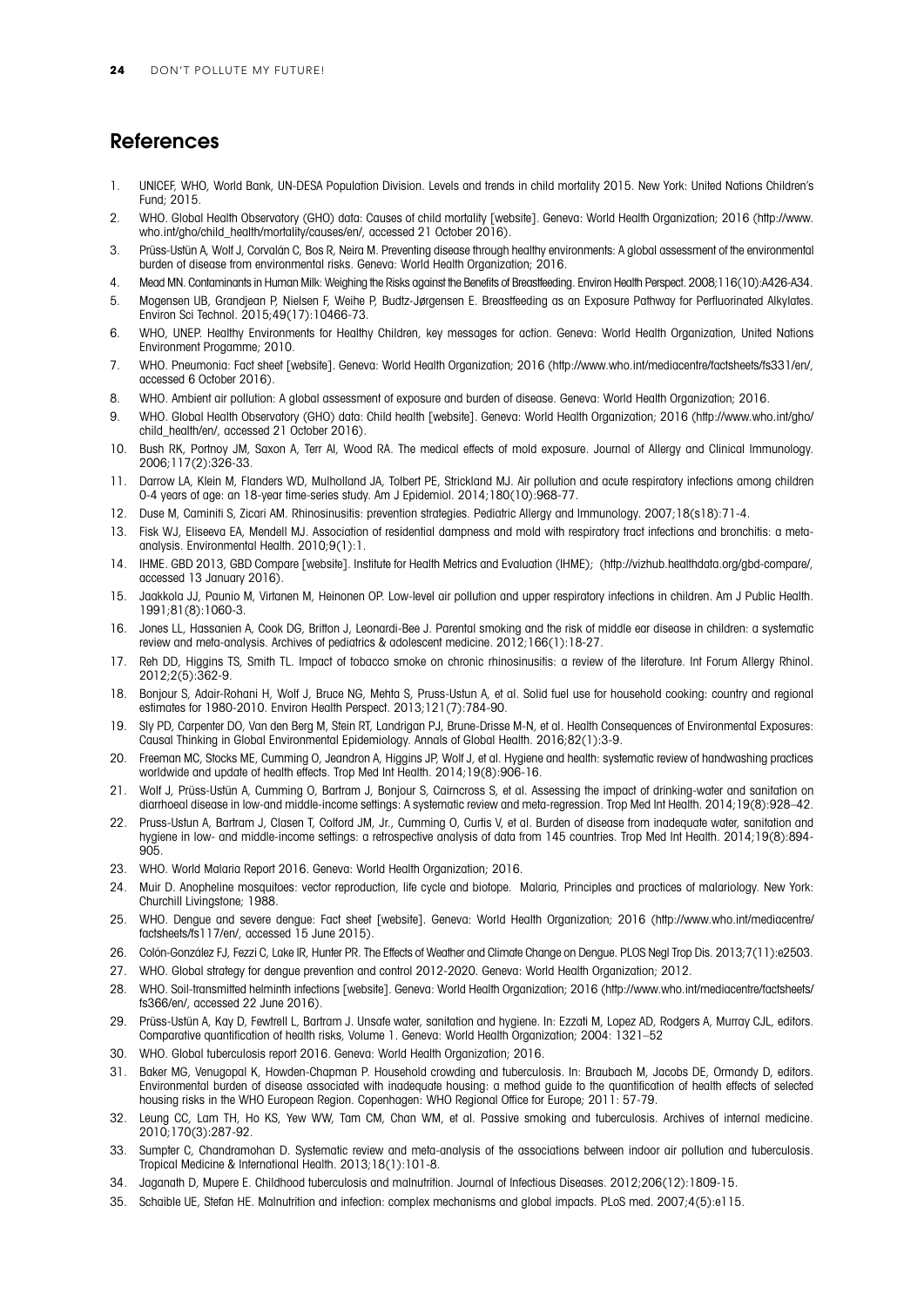- 36. WHO. Schistosomiasis: Fact sheet [website]. Geneva: World Health Organization; 2016 (http://www.who.int/mediacentre/factsheets/fs115/ en/, accessed 14 June 2016).
- 37. Grimes JE, Croll D, Harrison WE, Utzinger J, Freeman MC, Templeton MR. The relationship between water, sanitation and schistosomiasis: a systematic review and meta-analysis. PLOS Negl Trop Dis. 2014;8(12):e3296.
- 38. WHO. Leishmaniasis: Fact sheet [website]. Geneva: World Health Organization; 2016 (http://www.who.int/mediacentre/factsheets/fs375/ en/, accessed 14 October 2016).
- 39. Bucheton B, Kheir MM, El-Safi SH, Hammad A, Mergani A, Mary C, et al. The interplay between environmental and host factors during an outbreak of visceral leishmaniasis in eastern Sudan. Microbes and infection. 2002;4(14):1449-57.
- 40. Desjeux P. The increase in risk factors for leishmaniasis worldwide. Transactions of the Royal Society of Tropical Medicine and Hygiene. 2001;95(3):239-43.
- 41. Warburg A, Faiman R. Research priorities for the control of phlebotomine sand flies. Journal of vector ecology : journal of the Society for Vector Ecology. 2011;36 Suppl 1:S10-6.
- 42. Joshi AB, Das ML, Akhter S, Chowdhury R, Mondal D, Kumar V, et al. Chemical and environmental vector control as a contribution to the elimination of visceral leishmaniasis on the Indian subcontinent: cluster randomized controlled trials in Bangladesh, India and Nepal. BMC medicine. 2009;7:54.
- 43. WHO. Preterm birth: Fact sheet [website]. Geneva: World Health Organization; 2015 (http://www.who.int/mediacentre/factsheets/fs363/en/, accessed 26 October 2016).
- 44. Ferguson KK, O'Neill MS, Meeker JD. Environmental contaminant exposures and preterm birth: a comprehensive review. Journal of toxicology and environmental health Part B, Critical reviews. 2013;16(2):69-113.
- 45. Nieuwenhuijsen MJ, Dadvand P, Grellier J, Martinez D, Vrijheid M. Environmental risk factors of pregnancy outcomes: a summary of recent meta-analyses of epidemiological studies. Environmental health : a global access science source. 2013;12:6.
- 46. Pedersen M, Giorgis-Allemand L, Bernard C, Aguilera I, Andersen AM, Ballester F, et al. Ambient air pollution and low birthweight: a European cohort study (ESCAPE). The Lancet Respiratory medicine. 2013;1(9):695-704.
- 47. Proietti E, Roosli M, Frey U, Latzin P. Air pollution during pregnancy and neonatal outcome: a review. Journal of aerosol medicine and pulmonary drug delivery. 2013;26(1):9-23.
- 48. Stieb DM, Chen L, Eshoul M, Judek S. Ambient air pollution, birth weight and preterm birth: a systematic review and meta-analysis. Environmental research. 2012;117:100-11.
- 49. Misra P, Srivastava R, Krishnan A, Sreenivaas V, Pandav CS. Indoor air pollution-related acute lower respiratory infections and low birthweight: a systematic review. Journal of tropical pediatrics. 2012;58(6):457-66.
- 50. Patelarou E, Kelly FJ. Indoor exposure and adverse birth outcomes related to fetal growth, miscarriage and prematurity-a systematic review. International journal of environmental research and public health. 2014;11(6):5904-33.
- 51. Pope DP, Mishra V, Thompson L, Siddiqui AR, Rehfuess EA, Weber M, et al. Risk of low birth weight and stillbirth associated with indoor air pollution from solid fuel use in developing countries. Epidemiologic reviews. 2010;32:70-81.
- 52. Leonardi-Bee J, Britton J, Venn A. Secondhand smoke and adverse fetal outcomes in nonsmoking pregnant women: a meta-analysis. Pediatrics. 2011;127(4):734-41.
- 53. Chen Zee E, Cornet P, Lazimi G, Rondet C, Lochard M, Magnier AM, et al. [Impact of endocrine disrupting chemicals on birth outcomes]. Gynecologie, obstetrique & fertilite. 2013;41(10):601-10.
- 54. DiVall SA. The influence of endocrine disruptors on growth and development of children. Current opinion in endocrinology, diabetes, and obesity. 2013;20(1):50-5.
- 55. Govarts E, Nieuwenhuijsen M, Schoeters G, Ballester F, Bloemen K, de Boer M, et al. Birth weight and prenatal exposure to polychlorinated biphenyls (PCBs) and dichlorodiphenyldichloroethylene (DDE): a meta-analysis within 12 European Birth Cohorts. Environ Health Perspect. 2012;120(2):162-70.
- 56. Kishi R, Kobayashi S, Ikeno T, Araki A, Miyashita C, Itoh S, et al. Ten years of progress in the Hokkaido birth cohort study on environment and children's health: cohort profile--updated 2013. Environmental health and preventive medicine. 2013;18(6):429-50.
- 57. Meeker JD. Exposure to environmental endocrine disruptors and child development. Arch Pediatr Adolesc Med. 2012;166(6):E1-7.
- 58. Campbell OM, Benova L, Gon G, Afsana K, Cumming O. Getting the basic rights the role of water, sanitation and hygiene in maternal and reproductive health: a conceptual framework. Trop Med Int Health. 2015;20(3):252-67.
- 59. WHO, UNEP. State of the science of endocrine disrupting chemicals 2012. Geneva: World Health Organization, United Nations Environment Programme; 2013.
- 60. El Majidi N, Bouchard M, Gosselin NH, Carrier G. Relationship between prenatal exposure to polychlorinated biphenyls and birth weight: a systematic analysis of published epidemiological studies through a standardization of biomonitoring data. Regulatory toxicology and pharmacology : RTP. 2012;64(1):161-76.
- 61. de Cock M, Maas YG, van de Bor M. Does perinatal exposure to endocrine disruptors induce autism spectrum and attention deficit hyperactivity disorders? Review. Acta paediatrica (Oslo, Norway : 1992). 2012;101(8):811-8.
- 62. Virtanen HE, Adamsson A. Cryptorchidism and endocrine disrupting chemicals. Molecular and cellular endocrinology. 2012;355(2):208-20.
- 63. WHO. Children: reducing mortality: Fact sheet [website]. Geneva: World Health Organization; 2016 (http://www.who.int/mediacentre/ factsheets/fs178/en/, accessed 22 June 2016).
- 64. Black RE, Victora CG, Walker SP, Bhutta ZA, Christian P, de Onis M, et al. Maternal and child undernutrition and overweight in low-income and middle-income countries. The Lancet.382(9890):427-51.
- 65. Checkley W, Buckley G, Gilman RH, Assis AM, Guerrant RL, Morris SS, et al. Multi-country analysis of the effects of diarrhoea on childhood stunting. International journal of epidemiology. 2008;37(4):816-30.
- 66. Dangour AD, Watson L, Cumming O, Boisson S, Che Y, Velleman Y, et al. Interventions to improve water quality and supply, sanitation and hygiene practices, and their effects on the nutritional status of children. The Cochrane database of systematic reviews. 2013(8):Cd009382.
- 67. Dewey KG, Mayers DR. Early child growth: how do nutrition and infection interact? Maternal & child nutrition. 2011;7 Suppl 3:129-42.
- 68. Ikeda N, Irie Y, Shibuya K. Determinants of reduced child stunting in Cambodia: analysis of pooled data from three demographic and health surveys. Bulletin of the World Health Organization. 2013;91(5):341-9.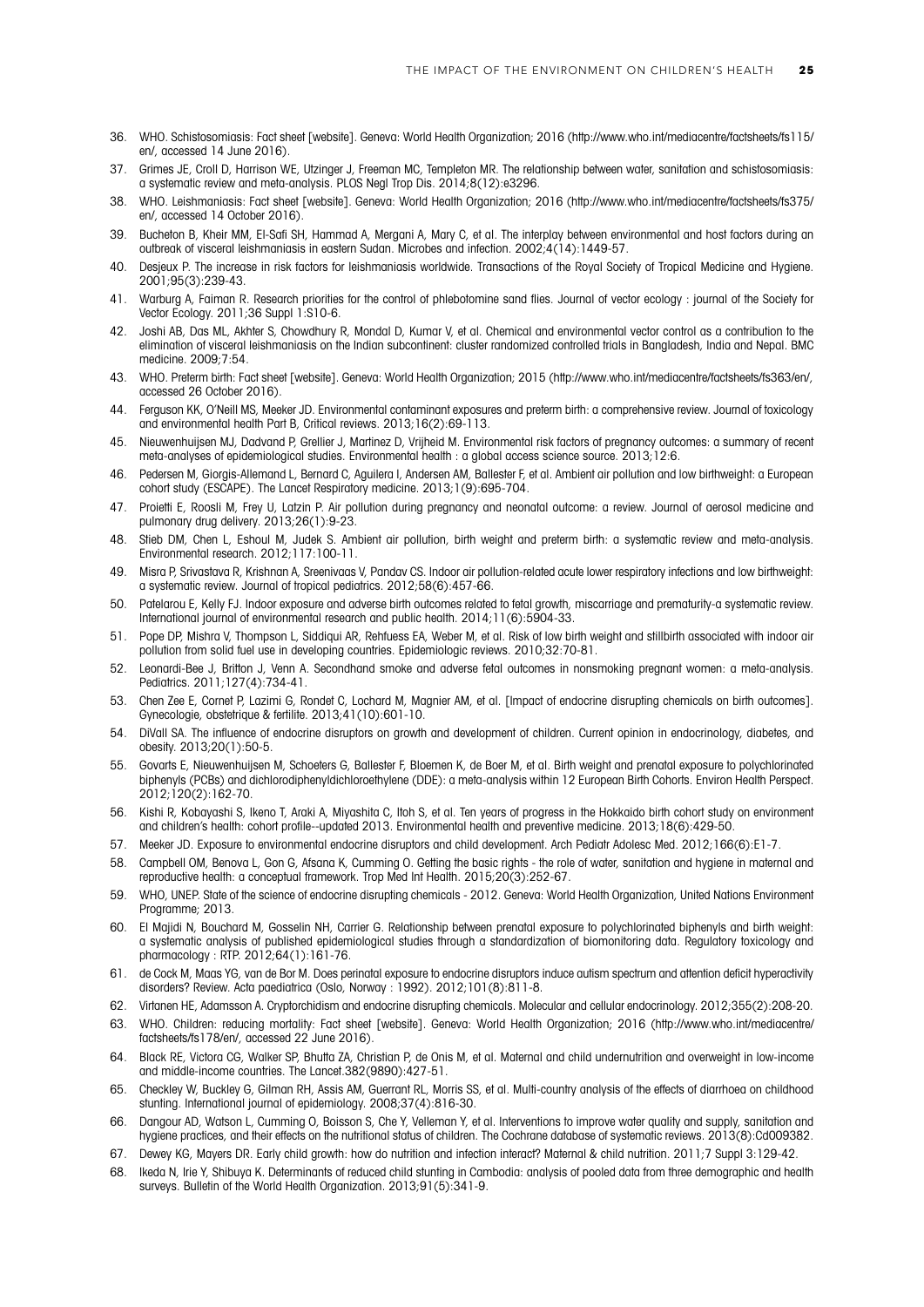#### **26** DON'T POLLUTE MY FUTURE!

- 69. Ngure FM, Reid BM, Humphrey JH, Mbuya MN, Pelto G, Stoltzfus RJ. Water, sanitation, and hygiene (WASH), environmental enteropathy, nutrition, and early child development: making the links. Annals of the New York Academy of Sciences. 2014;1308(1):118-28.
- 70. Wheeler T, von Braun J. Climate Change Impacts on Global Food Security. Science. 2013;341(6145):508-13.
- 71. WHO. Quantitative risk assessment of the potential effects of climate change on health. Geneva: World Health Organization; 2014.
- 72. Norman RE, Ryan A, Grant K, Sitas F, Scott JG. Environmental contributions to childhood cancers. Journal of Enviromental Immunology and Toxicology. 2014;2(2):86-98.
- 73. IARC. World Cancer Report 2014. Lyon: International Agency for Research on Cancer, World Health Organization; 2014.
- 74. Carpenter DO, Bushkin-Bedient S. Exposure to chemicals and radiation during childhood and risk for cancer later in life. Journal of Adolescent Health. 2013;52(5):S21-S9.
- 75. IARC. IARC Monographs on the Evaluation of Carcinogenic Risks to Humans [website]. Lyon: International Agency for Research on Cancer, World Health Organization; (http://monographs.iarc.fr/ENG/Classification/Table4.pdf, accessed 25 November 2016).
- 76. Green AC, Wallingford SC, McBride P. Childhood exposure to ultraviolet radiation and harmful skin effects: Epidemiological evidence. Prog Biophys Mol Biol. 2011;107(3):349-55.
- 77. Calvente I, Fernandez MF, Villalba J, Olea N, Nunez MI. Exposure to electromagnetic fields (non-ionizing radiation) and its relationship with childhood leukemia: a systematic review. The Science of the total environment. 2010;408(16):3062-9.
- 78. Kheifets L, Ahlbom A, Crespi CM, Draper G, Hagihara J, Lowenthal RM, et al. Pooled analysis of recent studies on magnetic fields and childhood leukaemia. British Journal of Cancer. 2010;103(7):1128-35.
- 79. Turner MC, Wigle DT, Krewski D. Residential Pesticides and Childhood Leukemia: A Systematic Review and Meta-Analysis. Environ Health Perspect. 2010;118(1):33-41.
- 80. Van Maele-Fabry G, Lantin AC, Hoet P, Lison D. Childhood leukaemia and parental occupational exposure to pesticides: a systematic review and meta-analysis. Cancer causes & control : CCC. 2010;21(6):787-809.
- 81. Perou R, Bitsko RH, Blumberg SJ, Pastor P, Ghandour RM, Gfroerer JC, et al. Mental Health Surveillance Among Children -- United States, 2005–2011. Morbidity and Mortality Weekly Report (MMWR). Centers for Disease Control and Prevention; 2013.
- 82. Grandjean P, Landrigan PJ. Neurobehavioural effects of developmental toxicity. The Lancet Neurology. 2014;13(3):330-8.
- 83. Polanska K, Jurewicz J, Hanke W. Review of current evidence on the impact of pesticides, polychlorinated biphenyls and selected metals on attention deficit / hyperactivity disorder in children. International journal of occupational medicine and environmental health. 2013;26(1):16- 38.
- 84. Polanska K, Ligocka D, Sobala W, Hanke W. Phthalate exposure and child development: the Polish Mother and Child Cohort Study. Early human development. 2014;90(9):477-85.
- 85. Axelrad DA, Bellinger DC, Ryan LM, Woodruff TJ. Dose-response relationship of prenatal mercury exposure and IQ: an integrative analysis of epidemiologic data. Environ Health Perspect. 2007;115(4):609-15.
- 86. Lanphear BP, Hornung R, Khoury J, Yolton K, Baghurst P, Bellinger DC, et al. Low-level environmental lead exposure and children's intellectual function: an international pooled analysis. Environ Health Perspect. 2005;113(7):894-9.
- 87. Yuan Y. Methylmercury: a potential environmental risk factor contributing to epileptogenesis. Neurotoxicology. 2012;33(1):119-26.
- 88. WHO. Epilepsy: Fact sheet [website]. Geneva: World Health Organization; 2016 (http://www.who.int/mediacentre/factsheets/fs999/en/, accessed 11 October 2016).
- 89. Norman RE, Carpenter DO, Scott J, Brune MN, Sly PD. Environmental exposures: an underrecognized contribution to noncommunicable diseases. Reviews on environmental health. 2013;28(1):59-65.
- 90. Neria Y, Nandi A, Galea S. Post-traumatic stress disorder following disasters: a systematic review. Psychological medicine. 2008;38(4):467- 80.
- 91. Pearce N, Aït-Khaled N, Beasley R, Mallol J, Keil U, Mitchell E, et al. Worldwide trends in the prevalence of asthma symptoms: phase III of the International Study of Asthma and Allergies in Childhood (ISAAC). Thorax. 2007;62(9):758-66.
- 92. Eder W, Ege MJ, von Mutius E. The asthma epidemic. The New England journal of medicine. 2006;355(21):2226-35.
- 93. Heinrich J. Influence of indoor factors in dwellings on the development of childhood asthma. International journal of hygiene and environmental health. 2011;214(1):1-25.
- 94. Gasana J, Dillikar D, Mendy A, Forno E, Ramos Vieira E. Motor vehicle air pollution and asthma in children: a meta-analysis. Environmental research. 2012;117:36-45.
- 95. Searing DA, Rabinovitch N. Environmental pollution and lung effects in children. Current opinion in pediatrics. 2011;23(3):314-8.
- 96. Takenoue Y, Kaneko T, Miyamae T, Mori M, Yokota S. Influence of outdoor NO<sub>2</sub> exposure on asthma in childhood: meta-analysis. Pediatrics international : official journal of the Japan Pediatric Society. 2012;54(6):762-9.
- 97. Breysse PN, Diette GB, Matsui EC, Butz AM, Hansel NN, McCormack MC. Indoor Air Pollution and Asthma in Children. Proceedings of the American Thoracic Society. 2010;7(2):102-6.
- 98. Dick S, Doust E, Cowie H, Ayres JG, Turner S. Associations between environmental exposures and asthma control and exacerbations in young children: a systematic review. BMJ Open. 2014;4(2).
- 99. Wang L, Pinkerton KE. Detrimental effects of tobacco smoke exposure during development on postnatal lung function and asthma. Birth defects research Part C, Embryo today : reviews. 2008;84(1):54-60.
- 100. Burke H, Leonardi-Bee J, Hashim A, Pine-Abata H, Chen Y, Cook DG, et al. Prenatal and passive smoke exposure and incidence of asthma and wheeze: systematic review and meta-analysis. Pediatrics. 2012;129(4):735-44.
- 101. Tinuoye O, Pell JP, Mackay DF. Meta-analysis of the Association Between Secondhand Smoke Exposure and Physician-Diagnosed Childhood Asthma. Nicotine & Tobacco Research. 2013;15(9):1475-83.
- 102. Tischer CG, Hohmann C, Thiering E, Herbarth O, Muller A, Henderson J, et al. Meta-analysis of mould and dampness exposure on asthma and allergy in eight European birth cohorts: an ENRIECO initiative. Allergy. 2011;66(12):1570-9.
- 103. Higashi H, Barendregt JJ, Vos T. The burden of congenital anomalies amenable to surgeries in low-income and middle-income countries: a modelled analysis. The Lancet.381:S62.
- 104. Gorini F, Chiappa E, Gargani L, Picano E. Potential effects of environmental chemical contamination in congenital heart disease. Pediatric cardiology. 2014;35(4):559-68.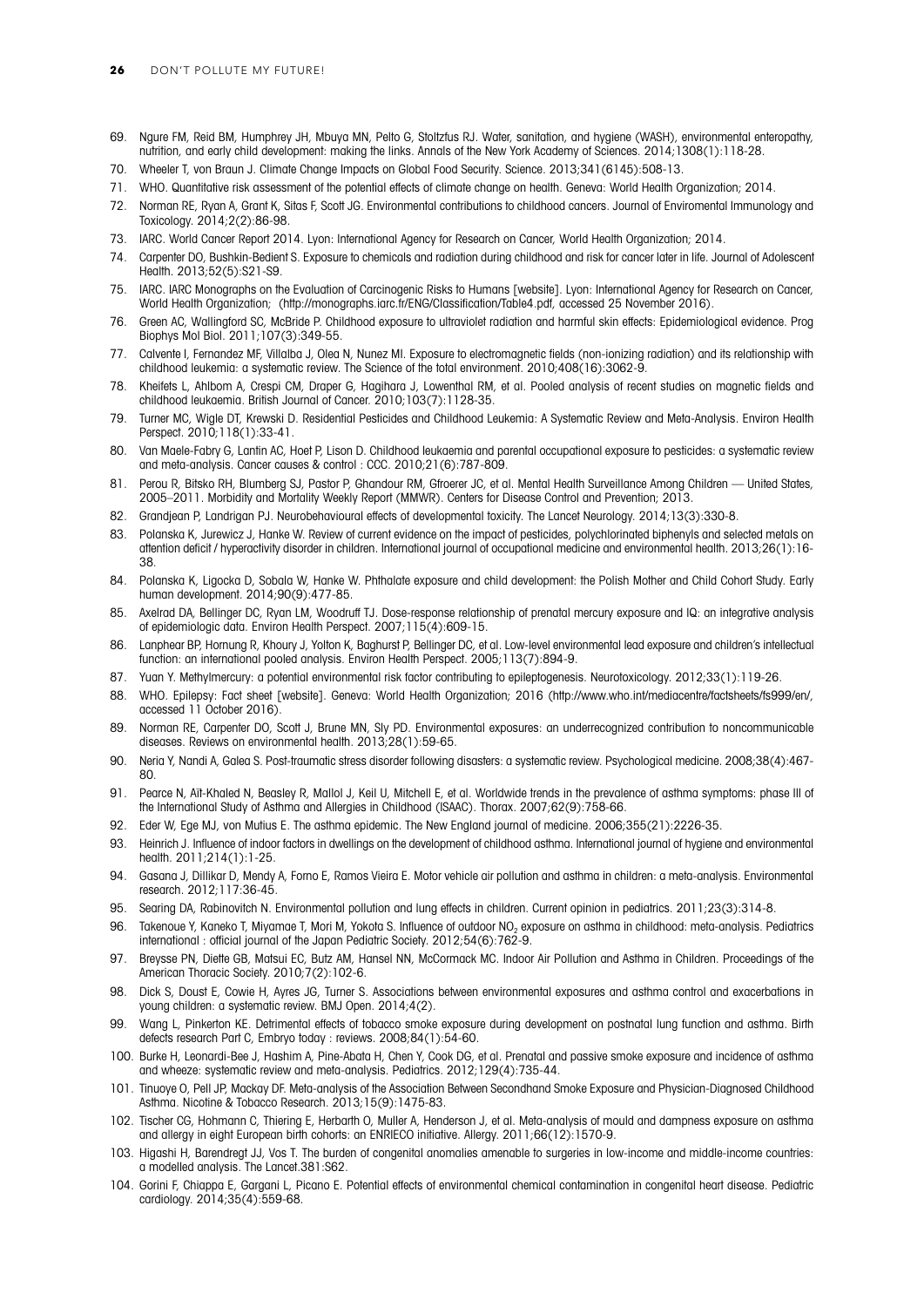- 105. Vrijheid M, Martinez D, Manzanares S, Dadvand P, Schembari A, Rankin J, et al. Ambient air pollution and risk of congenital anomalies: a systematic review and meta-analysis. Environ Health Perspect. 2011;119(5):598-606.
- 106. Hei MY, Yi ZW. Environmental factors for the development of fetal urinary malformations. World journal of pediatrics : WJP. 2014;10(1):17- 23.
- 107. WHO. Road traffic injuries: Fact sheet [website]. Geneva: World Health Organization; 2016 (http://www.who.int/mediacentre/factsheets/ fs358/en/, accessed 12 October 2016).
- 108. Harvey A, Towner E, Peden M, Soori H, Bartolomeos K. Injury prevention and the attainment of child and adolescent health. Bulletin of the World Health Organization. 2009;87(5):390-4.
- 109. WHO. Global status report on road safety 2015. Geneva: World Health Organization; 2015.
- 110. Cheng DR, Ip CCK. Unintentional paediatric poisoning in rural Victoria: Incidence and admission rates. Australian journal of rural health. 2012;20(6):339-43.
- 111. Chhetri UD, Ansari I, Shrestha S. Pattern of pediatric poisoning and accident in Patan Hospital. Kathmandu University medical journal. 2013;10(3):39-43.
- 112. Gheshlaghi F, Piri-Ardakani M-R, Yaraghi M, Shafiei F, Behjati M. Acute poisoning in children; a population study in Isfahan, Iran, 2008- 2010. Iran J Pediatr. 2014;23(2):189–93.
- 113. Mowry JB, Spyker DA, Brooks DE, McMillan N, Schauben JL. 2014 Annual Report of the American Association of Poison Control Centers' National Poison Data System (NPDS): 32nd Annual Report. Clinical toxicology. 2015;53(10):962-1147.
- 114. Naseem A, Khurram MSA, Khan SS, Gari SKA, Lalani N. Accidental poisoning its magnitude and implications in children. Pediatric Review: International Journal of Pediatric Research. 2016;3(6).
- 115. Z'gambo J, Siulapwa Y, Michelo C. Pattern of acute poisoning at two urban referral hospitals in Lusaka, Zambia. BMC Emergency Medicine. 2016;16:2.
- 116. Dooyema CA, Neri A, Lo Y-C, Durant J, Dargan PI, Swarthout T, et al. Outbreak of fatal childhood lead poisoning related to artisanal gold mining in northwestern Nigeria, 2010. Environ Health Perspect. 2012;120(4):601.
- 117. Haefliger P, Mathieu-Nolf M, Lociciro S, Ndiaye C, Coly M, Diouf A, et al. Mass lead intoxication from informal used lead-acid battery recycling in Dakar, Senegal. Environ Health Perspect. 2009;117(10):1535.
- 118. CDC. Tips to Prevent Poisonings [website]. Centers for Disease Control and Prevention; 2015 (http://www.cdc.gov/homeandrecreationalsafety/ poisoning/preventiontips.htm, accessed 12 October 2016).
- 119. International Programme on Chemical Safety (IPCS). Guidelines on the Prevention of Toxic Exposures: Education and public awareness activities [website]. World Health Organization, United Nations Environment Progamme, International Labour Organization; 2004 (http:// www.who.int/ipcs/features/prevention\_guidelines.pdf?ua=1, accessed 10 December 2016).
- 120. WHO. Falls: Factsheet [website]. Geneva: World Health Organization; 2016 (http://www.who.int/mediacentre/factsheets/fs344/en/, accessed 28 October 2016).
- 121. Diekman ST, Pope D, Falk H, Ballesteros MF, Dherani M, Johnson NG, et al. WHO Indoor Air Quality Guidelines: Household Fuel Combustion. Review 10: Burns and Poisoning [website]. Geneva: World Health Organization; 2014 (http://www.who.int/indoorair/guidelines/hhfc/ Review\_10.pdf, accessed 13 October 2016).
- 122. WHO. Burns: Factsheet [website]. Geneva: World Health Organization; 2016 (http://www.who.int/mediacentre/factsheets/fs365/en/, accessed 13 October 2016).
- 123. WHO. Global report on drowning. Preventing a leading killer. Geneva: World Health Organization; 2014.
- 124. WHO. Drowning: Factsheet [website]. Geneva: World Health Organization; 2016 (http://www.who.int/mediacentre/factsheets/fs347/en/, accessed 28 October 2016).
- 125. WHO. Child maltreatment: Fact sheet [website]. Geneva: World Health Organization; 2016 (http://www.who.int/mediacentre/factsheets/ fs150/en/, accessed 28 October 2016).
- 126. Carpenter DO, Nevin R. Environmental causes of violence. Physiology & behavior. 2010;99(2):260-8.
- 127. Mielke HW, Zahran S. The urban rise and fall of air lead (Pb) and the latent surge and retreat of societal violence. Environment international. 2012;43:48-55.
- 128. Miller M, Azrael D, Hemenway D. Firearm availability and unintentional firearm deaths, suicide, and homicide among 5-14 year olds. The Journal of trauma. 2002;52(2):267-74.
- 129. Pruss-Ustun A, Corvalan C. Preventing Disease Through Healthy Environments: Towards and estimate of the environmental burden of disease. Geneva: World Health Organization; 2006.
- 130. UNICEF, WHO, World Bank. Joint child malnutrition estimates Levels and trends (2016 edition). United Nations Children's Fund, World Health Organization, World Bank; 2016.
- 131. Balbus JM, Barouki R, Birnbaum LS, Etzel RA, Gluckman PD, Grandjean P, et al. Early-life prevention of non-communicable diseases. The Lancet. 2013;381(9860):3-4.
- 132. Barouki R, Gluckman PD, Grandjean P, Hanson M, Heindel JJ. Developmental origins of non-communicable disease: implications for research and public health. Environmental Health. 2012;11(1):1.
- 133. Gluckman PD, Hanson MA, Low FM. The role of developmental plasticity and epigenetics in human health. Birth Defects Research Part C: Embryo Today: Reviews. 2011;93(1):12-8.
- 134. Hanson MA, Gluckman PD. Developmental origins of health and disease global public health implications. Best practice & research Clinical obstetrics & gynaecology. 2015;29(1):24-31.
- 135. Heindel JJ, Balbus J, Birnbaum L, Brune-Drisse MN, Grandjean P, Gray K, et al. Developmental origins of health and disease: integrating environmental influences. Endocrinology. 2015;156(10):3416-21.
- 136. Mattison DR. Environmental exposures and development. Current opinion in pediatrics. 2010;22(2):208.
- 137. Cao J, Xu X, Hylkema MN, Zeng EY, Sly PD, Suk WA, et al. Early-life exposure to widespread environmental toxicants and health risk: a focus on the immune and respiratory systems. Annals Global Health. 2016;10(82):119-31.
- 138. Franklin BA, Brook R, Pope CA. Air pollution and cardiovascular disease. Current problems in cardiology. 2015;40(5):207-38.
- 139. IARC. Air Pollution and Cancer. Report No. 161. Lyon: International Agency for Research on Cancer, World Health Organization; 2013.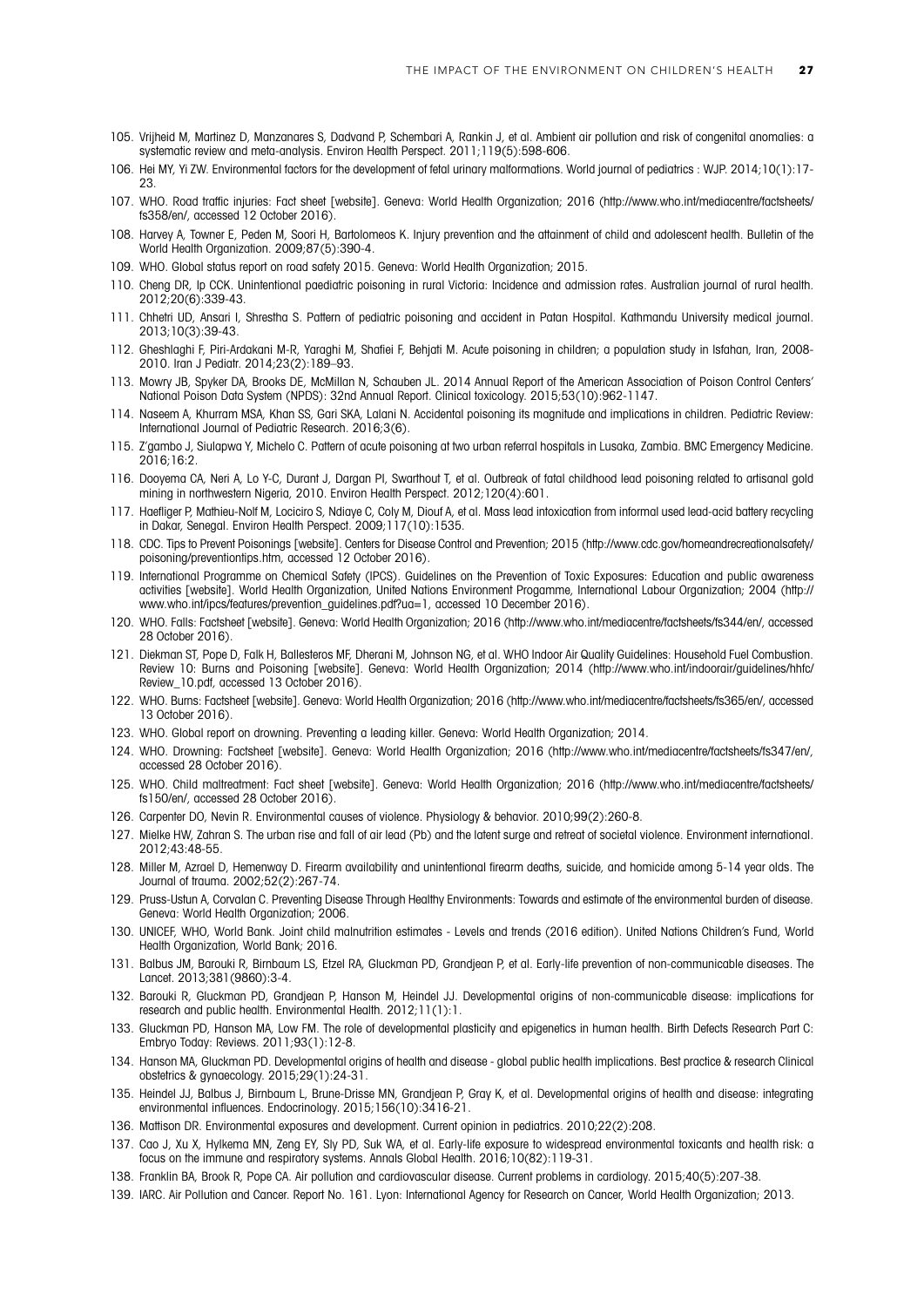- 140. Vineis P, Husgafvel-Pursiainen K. Air pollution and cancer: biomarker studies in human populations. Carcinogenesis. 2005;26(11):1846- 55.
- 141. Karoutsou E, Polymeris A. Environmental endocrine disruptors and obesity. Endocrine regulations. 2012;46(1):37-46.
- 142. La Merrill M, Birnbaum LS. Childhood obesity and environmental chemicals. Mount Sinai Journal of Medicine: A Journal of Translational and Personalized Medicine. 2011;78(1):22-48.
- 143. Cohen AL, Hyde TB, Verani J, Watkins M. Integrating pneumonia prevention and treatment interventions with immunization services in resource-poor countries. Bulletin of the World Health Organization. 2012;90(4):289-94.
- 144. Niessen L, Hove At, Hilderink H, Weber M, Mulholland K, Ezzati M. Comparative impact assessment of child pneumonia interventions. Bulletin of the World Health Organization. 2009;87(6):472-80.
- 145. Smith KR, McCracken JP, Weber MW, Hubbard A, Jenny A, Thompson LM, et al. Effect of reduction in household air pollution on childhood pneumonia in Guatemala (RESPIRE): a randomised controlled trial. The Lancet.378(9804):1717-26.
- 146. Keiser J, Singer BH, Utzinger J. Reducing the burden of malaria in different eco-epidemiological settings with environmental management: a systematic review. The Lancet Infectious diseases. 2005;5(11):695-708.
- 147. Tusting LS, Thwing J, Sinclair D, Fillinger U, Gimnig J, Bonner KE, et al. Mosquito larval source management for controlling malaria. The Cochrane database of systematic reviews. 2013(8):Cd008923.
- 148. Strunz EC, Addiss DG, Stocks ME, Ogden S, Utzinger J, Freeman MC. Water, sanitation, hygiene, and soil-transmitted helminth infection: a systematic review and meta-analysis. PLoS Med. 2014;11(3):e1001620.
- 149. Hong QB, Yang K, Huang YX, Sun LP, Yang GJ, Gao Y, et al. Effectiveness of a comprehensive schistosomiasis japonica control program in Jiangsu province, China, from 2005 to 2008. Acta tropica. 2011;120 Suppl 1:S151-7.
- 150. Wang L-D, Chen H-G, Guo J-G, Zeng X-J, Hong X-L, Xiong J-J, et al. A Strategy to Control Transmission of Schistosoma japonicum in China. New England Journal of Medicine. 2009;360(2):121-8.
- 151. Erlanger TE, Keiser J, Utzinger J. Effect of dengue vector control interventions on entomological parameters in developing countries: a systematic review and meta-analysis. Medical and veterinary entomology. 2008;22(3):203-21.
- 152. WHO. Guidelines for safe recreational water environments. Volume 1: Coastal and fresh waters [website]. Geneva: World Health Organization; 2003 (http://www.who.int/water\_sanitation\_health/publications/srwe1/en/, accessed 18 October 2016).
- 153. WHO. Guidelines for safe recreational water environments. Volume 2: Swimming pools and similar environments [website]. Geneva: World Health Organization; 2006 (http://www.who.int/water\_sanitation\_health/publications/safe-recreational-water-guidelines-2/en/, accessed 18 October 2016).
- 154. WHO. Guidelines for the safe use of wastewater, excreta and greywater in agriculture and aquaculture (Vols 1-4). Geneva: World Health Organization; 2006.
- 155. WHO. Water safety plan manual (WSP manual): Step-by-step risk management for drinking-water suppliers. Geneva: World Health Organization; 2009.
- 156. WHO. Guidelines for drinking-water quality, fourth edition [website]. Geneva: World Health Organization: Geneva: World Health Organization: 2011.
- 157. WHO. Indoor air quality guidelines: household fuel combustion [website]. Geneva: World Health Organization; 2014 (http://www.who.int/ indoorair/publications/household-fuel-combustion/en/, accessed 30 November 2016).
- 158. WHO. Sanitation safety planning. Manual for safe use and disposal of wastewater, greywater and excreta. Geneva: World Health Organization; 2015.
- 159. Cox B, Martens E, Nemery B, Vangronsveld J, Nawrot TS. Impact of a stepwise introduction of smoke-free legislation on the rate of preterm births: analysis of routinely collected birth data. BMJ. 2013;346.
- 160. Page RL, 2nd, Slejko JF, Libby AM. A citywide smoking ban reduced maternal smoking and risk for preterm births: a Colorado natural experiment. Journal of women's health (2002). 2012;21(6):621-7.
- 161. Moyer VA, U.S. Preventive Services Task Force. Behavioral counseling to prevent skin cancer: U.S. Preventive Services Task Force recommendation statement. Annals of internal medicine. 2012;157(1):59-65.
- 162. MacDonald C, Sternberg A, Hunter PR. A systematic review and meta-analysis of interventions used to reduce exposure to house dust and their effect on the development and severity of asthma. Environ Health Perspect. 2007;115(12):1691-5.
- 163. Wright LS, Phipatanakul W. Environmental remediation in the treatment of allergy and asthma: latest updates. Current allergy and asthma reports. 2014;14(3):419.
- 164. Been JV, Nurmatov UB, Cox B, Nawrot TS, van Schayck CP, Sheikh A. Effect of smoke-free legislation on perinatal and child health: a systematic review and meta-analysis. Lancet (London, England). 2014;383(9928):1549-60.
- 165. Taruscio D, Arriola L, Baldi F, Barisic I, Bermejo-Sanchez E, Bianchi F, et al. European recommendations for primary prevention of congenital anomalies: a joined effort of EUROCAT and EUROPLAN projects to facilitate inclusion of this topic in the National Rare Disease Plans. Public health genomics. 2014;17(2):115-23.
- 166. Kendrick D, Young B, Mason-Jones AJ, Ilyas N, Achana FA, Cooper NJ, et al. Home safety education and provision of safety equipment for injury prevention (Review). Evid-Based Child Health. 2013;8(3):761-939.
- 167. Rahman F, Bose S, Linnan M, Rahman A, Mashreky S, Haaland B, et al. Cost-effectiveness of an injury and drowning prevention program in Bangladesh. Pediatrics. 2012;130(6):e1621-8.
- 168. Thompson DC, Rivara FP. Pool fencing for preventing drowning in children. The Cochrane database of systematic reviews. 2000(2):Cd001047.
- 169. Haller L, Hutton G, Bartram J. Estimating the costs and health benefits of water and sanitation improvements at global level. Journal of water and health. 2007;5(4):467-80.
- 170. Sijbesma C, Christoffers T. The value of hygiene promotion: cost-effectiveness analysis of interventions in developing countries. Health policy and planning. 2009;24(6):418-27.
- 171. Townsend J, Greenland K, Curtis V. Costs of diarrhoea and acute respiratory infection attributable to not handwashing: the cases of India and China. Tropical Medicine & International Health. 2016.
- 172. Utzinger J, Tozan Y, Singer BH. Efficacy and cost-effectiveness of environmental management for malaria control. Trop Med Int Health. 2001;6(9):677-87.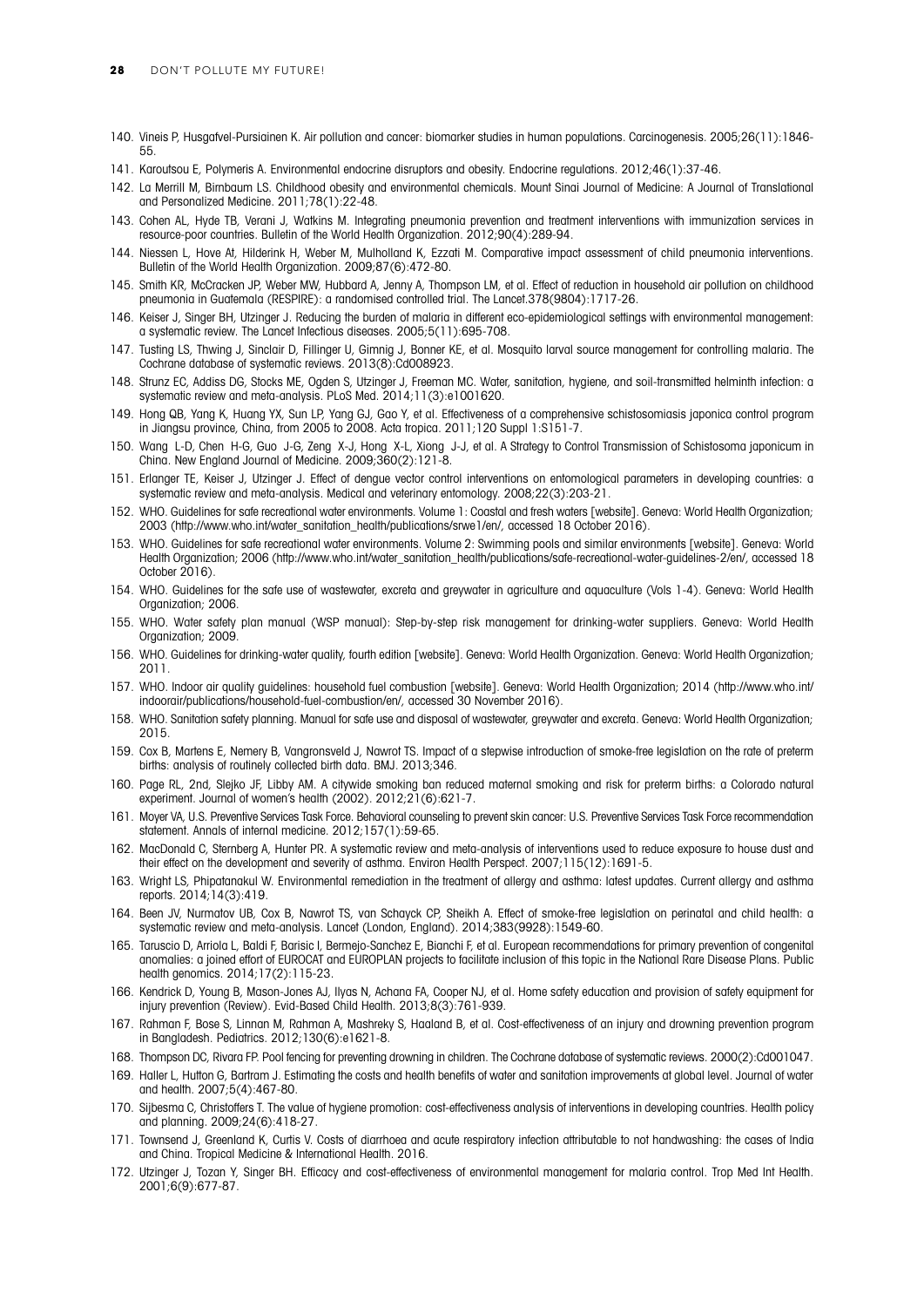- 173. Lin DD, Zeng XJ, Chen HG, Hong XL, Tao B, Li YF, et al. [Cost-effectiveness and cost-benefit analysis on the integrated schistosomiasis control strategies with emphasis on infection source in Poyang Lake region]. Zhongguo ji sheng chong xue yu ji sheng chong bing za zhi  $=$  Chinese journal of parasitology & parasitic diseases. 2009;27(4):297-302.
- 174. Yu Q, Zhao GM, Hong XL, Lutz EA, Guo JG. Impact and cost-effectiveness of a comprehensive Schistosomiasis japonica control program in the Poyang Lake region of China. International journal of environmental research and public health. 2013;10(12):6409-21.
- 175. Zhou XN, Wang LY, Chen MG, Wang TP, Guo JG, Wu XH, et al. An economic evaluation of the national schistosomiasis control programme in China from 1992 to 2000. Acta tropica. 2005;96(2-3):255-65.
- 176. Baly A, Toledo ME, Vanlerberghe V, Ceballos E, Reyes A, Sanchez I, et al. Cost-effectiveness of a community-based approach intertwined with a vertical Aedes control program. The American journal of tropical medicine and hygiene. 2009;81(1):88-93.
- 177. Kyle JW, Hammitt JK, Lim HW, Geller AC, Hall-Jordan LH, Maibach EW, et al. Economic Evaluation of the US Environmental Protection Agency's SunWise Program: Sun Protection Education for Young Children. Pediatrics. 2008;121(5):e1074-e84.
- 178. Nevin R, Jacobs DE, Berg M, Cohen J. Monetary benefits of preventing childhood lead poisoning with lead-safe window replacement. Environmental research. 2008;106(3):410-9.
- 179. Gould E. Childhood lead poisoning: conservative estimates of the social and economic benefits of lead hazard control. Environ Health Perspect. 2009;117(7):1162-7.
- 180. Brandt SJ, Perez L, Kunzli N, Lurmann F, McConnell R. Costs of childhood asthma due to traffic-related pollution in two California communities. The European respiratory journal. 2012;40(2):363-70.
- 181. Roy A, Sheffield P, Wong K, Trasande L. The Effects of Outdoor Air Pollutants on the Costs of Pediatric Asthma Hospitalizations in the United States, 1999-2007. Medical care. 2011;49(9):810-7.
- 182. Mudarri D, Fisk WJ. Public health and economic impact of dampness and mold. Indoor air. 2007;17(3):226-35.
- 183. Edwards RT, Neal RD, Linck P, Bruce N, Mullock L, Nelhans N, et al. Enhancing ventilation in homes of children with asthma: cost-effectiveness study alongside randomised controlled trial. The British journal of general practice : the journal of the Royal College of General Practitioners. 2011;61(592):e733-41.
- 184. Nurmagambetov TA, Barnett SB, Jacob V, Chattopadhyay SK, Hopkins DP, Crocker DD, et al. Economic value of home-based, multi-trigger multicomponent interventions with an environmental focus for reducing asthma morbidity a community guide systematic review. Am J Prev Med. 2011;41(2 Suppl 1):S33-47.
- 185. Jassal MS, Diette GB, Dowdy DW. Cost-consequence analysis of multimodal interventions with environmental components for pediatric asthma in the state of Maryland. The Journal of asthma : official journal of the Association for the Care of Asthma. 2013;50(6):672-80.
- 186. Nguyen KH, Boulay E, Peng J. Quality-of-life and cost-benefit analysis of a home environmental assessment program in Connecticut. The Journal of asthma : official journal of the Association for the Care of Asthma. 2011;48(2):147-55.
- 187. Bartlett ES, Trasande L. Economic impacts of environmentally attributable childhood health outcomes in the European Union. European journal of public health. 2014;24(1):21-6.
- 188. Trasande L, Zoeller RT, Hass U, Kortenkamp A, Grandjean P, Myers JP, et al. Burden of disease and costs of exposure to endocrine disrupting chemicals in the European Union: an updated analysis. Andrology. 2016;4(4):565-72.
- 189. WHO. World report on child injury prevention: Burns. Geneva: World Health Organization; 2008.
- 190. Liu Y, Mack KA, Diekman ST. Smoke alarm giveaway and installation programs: an economic evaluation. American journal of preventive medicine. 2012;43(4):385-91.
- 191. WHO. Burn prevention, success stories, lessons learned. Geneva: World Health Organization; 2011.
- 192. UNICEF. Uprooted. The growing crisis for refuges and migrant children. New York: United Nations Children's Fund; 2016.
- 193. Trasande L, Liu Y. Reducing the staggering costs of environmental disease in children, estimated at \$76.6 billion in 2008. Health Affairs. 2011;30(5):863-70.
- 194. Joubert BR, Felix JF, Yousefi P, Bakulski KM, Just AC, Breton C, et al. DNA methylation in newborns and maternal smoking in pregnancy: genome-wide consortium meta-analysis. The American Journal of Human Genetics. 2016;98(4):680-96.
- 195. Heyer DB, Meredith RM. Environmental Toxicology: Sensitive periods of development and Neurodevelopmental Disorders. Neurotoxicology. 2016;58:23–41.
- 196. Ismail FY, Fatemi A, Johnston MV. Cerebral plasticity: windows of opportunity in the developing brain. European Journal of Paediatric Neurology. 2016.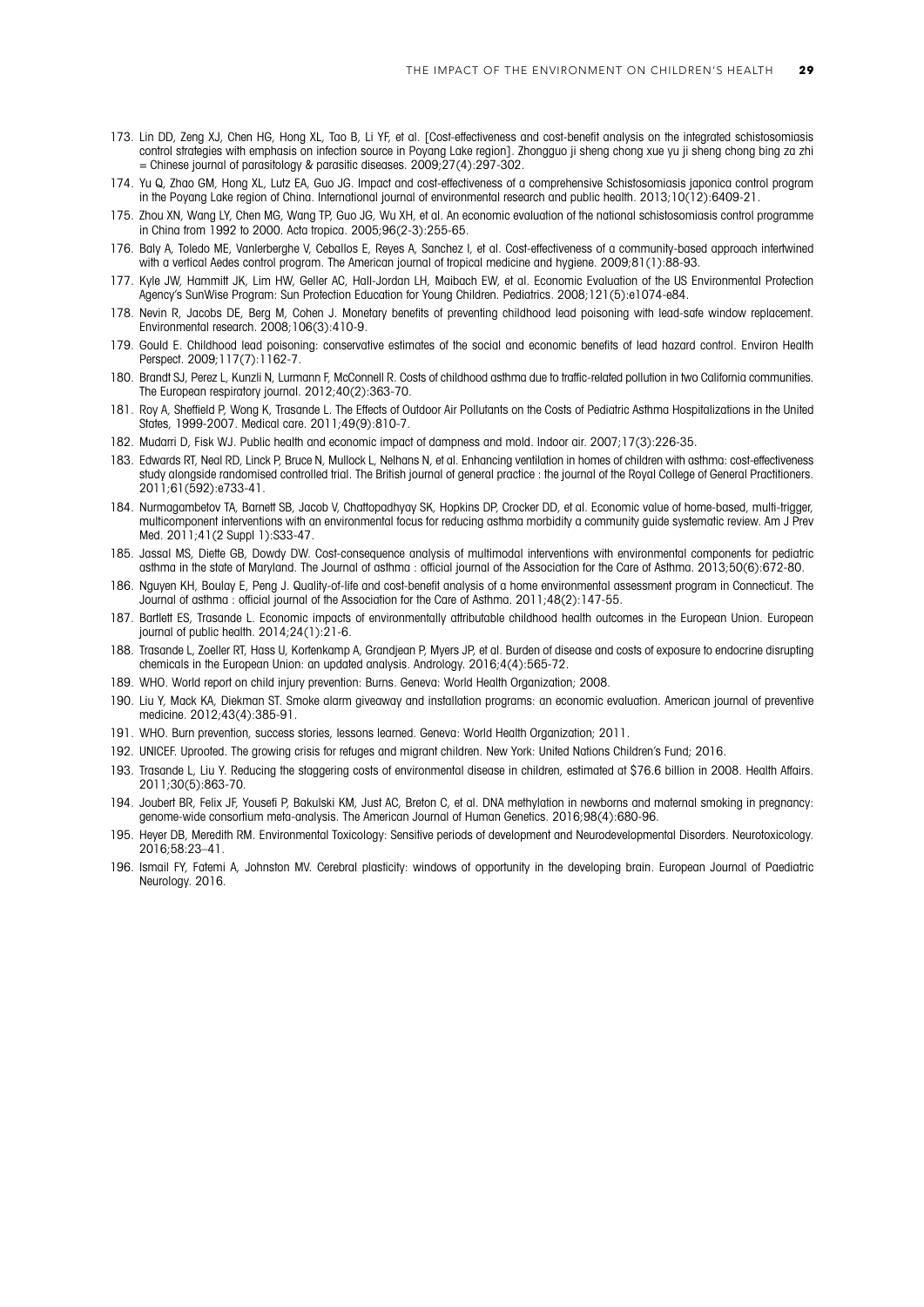## Acknowledgements

This report was jointly coordinated by Marie-Noel Bruné Drisse and Annette Prüss-Ustün from the Department of Public Health, Environment and Social Determinants of Health (WHO), as well as Fiona Goldizen (University of Queensland, WHO Collaborating Centre for Children's Health and the Environment). Dr Jennyfer Wolf (WHO consultant) produced the first draft. Further reviews were provided by Peter Sly (University of Queensland, WHO Collaborating Centre for Children's Health and the Environment), David McEniery (University of Queensland, WHO Collaborating Centre for Children's Health and the Environment), Paige Preston (WHO Intern), Gretchen Stevens (WHO) and Wahyu Mahanani (WHO).

Annette Prüss-Ustün, Jennyfer Wolf, Carlos Corvalán, Robert Bos, Maria Neira and expert contributors to Preventing disease through healthy environments: A global assessment of the burden of disease from environmental risks provided estimates of the attributable fractions for the diseases and risk factors that were used in this report.

This publication was made possible with financial support from the Federal Ministry for the Environment, Nature Conservation, Building and Nuclear Safety, Germany.